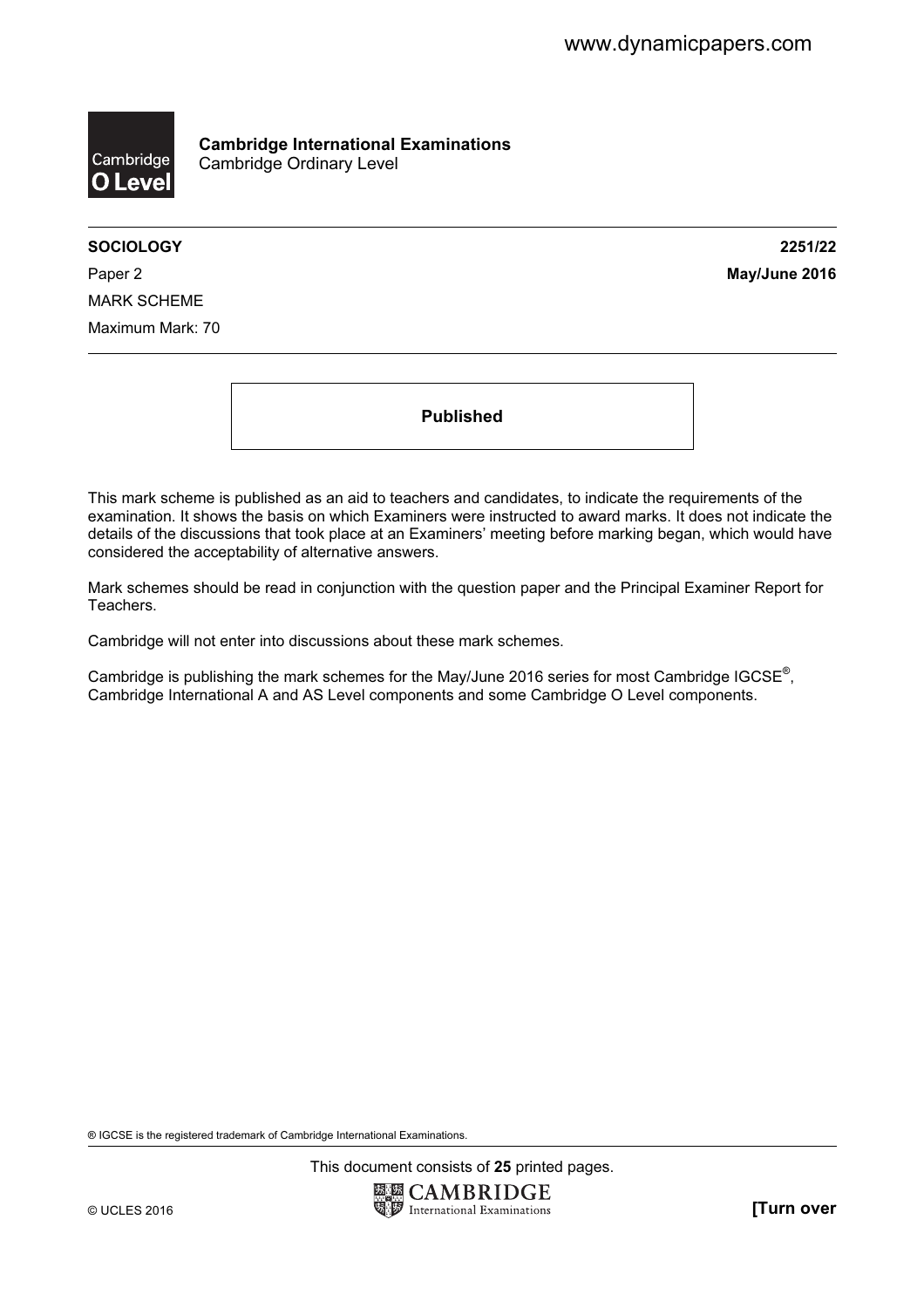| Page 2 | <b>Mark Scheme</b>                | <b>Syllabus</b> | <b>Paper</b> |
|--------|-----------------------------------|-----------------|--------------|
|        | Cambridge O Level - May/June 2016 | 2251            | າ'           |

## Section A: Family

1 In modern industrial societies there are many views on the role of the family. Some sociologists see it as performing essential functions for both individuals and society. Others, however, point to the negative aspects of family life such as domestic violence.

#### (a) What is meant by the term 'domestic violence'? [2]

 Violence, abuse (psychological, emotional, physical or sexual) or threatening behaviour by men or women against their partners or other family members.

 One mark for partial definition, e.g. man hitting his wife. Two marks for clear definition, e.g. threatening behaviour committed by a family member against another family member.

#### (b) Describe two functions that the family may no longer perform in modern industrial societies. [4]

 Candidates will be expected to describe two functions that the family in modern industrial societies may no longer perform.

#### Possible changing functions:

- Reproduction Increasing numbers of children are now being born outside of marriage meaning reproduction is no longer necessarily a function of the family
- Modern families are less dependent on relatives for help with family life with the availability of welfare benefits
- The state is starting to share/take over care of the old/young/sick
- Socialisation-The family do still socialise children, but the increase in pre-school education, children's centres and specialist media for young children, means that primary socialisation is no longer just family based
- The growth in singlehood and adults choosing not to have children means that traditional functions of family that relate to children may no longer be relevant
- Education is no longer the sole responsibility of the family, with formal education becoming an ever important part of society
- Social control this has been undertaken by agencies other than the family, education/peers/formal agencies etc.
- Other reasonable response.

 One mark for each point correctly identified (up to maximum of two). One mark for each point that is developed (up to a maximum of two).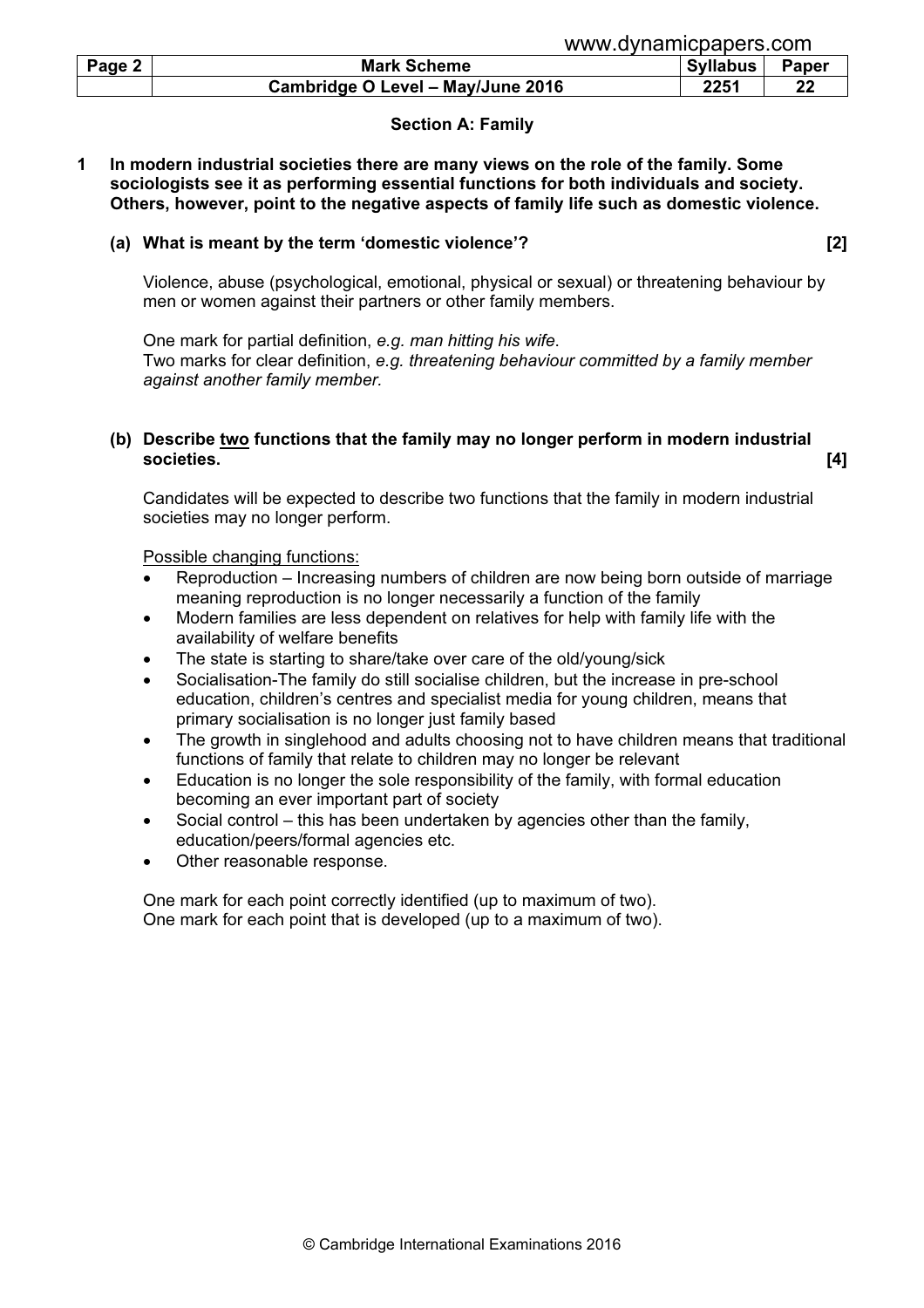| Page 3 | <b>Mark Scheme</b>                | <b>Syllabus</b> | Paper |
|--------|-----------------------------------|-----------------|-------|
|        | Cambridge O Level - May/June 2016 | 2251            | 22    |

# (c) Explain how the family can be said to be patriarchal in modern industrial societies. [6]

Candidates need to show an understanding of what is meant by the term 'patriarchal' (males having more power in the family than females) and be able to apply this to the institution of the family.

Possible answers:

- Feminists such as Ann Oakley show that conjugal roles in the family are unequal with women still feeling that housework and childcare were their responsibility
- Increased need for both partners to work in order to be able to financially support the family means that a lot of women suffer from the 'dual burden' – as well as being in employment, they are also responsible for domestic work
- The triple shift women often have to do paid work, childcare and housework plus emotion work for their husband/partner
- Feminists acknowledge that men today are more involved with family life than they were in the past but that they merely 'help' their partners, they do not take responsibility for these domestic tasks and roles
- Edgell studied decision making in families and found that those decisions deemed to be most important were still typically made by men
- Men still tend to earn more money than women and so have often controlled the family's finances – typically gives them more power
- Dark side of the family domestic violence and abuse is more likely to be committed by men against women
- Honour based violence/forced marriages in some communities these practices are still found and typically negatively affect women
- Religion enforces patriarchal ideologies in some societies
- Other reasonable response.

# Band 0

No creditworthy response.

# Band 1 (1–3)

Answers in this band will show only a limited awareness of the concept of patriarchy in the family and may talk about e.g. 'families being unfair'. Responses may be short and un/under developed. At the bottom of the band (1 mark), expect one weak point. Higher in the band (2–3 marks), candidates may offer more than one weak point, but there may be a tendency towards simplistic answers, engaging with sociological ideas without using sociological language.

# Band 2 (4–6)

A clear and accurate explanation, showing good sociological knowledge and understanding of the relationship between patriarchy and family life. Sociological terms and concepts should be expected e.g. 'Despite women now typically being employed in the workplace, domestic duties and responsibilities still tend to fall to them resulting in a dual burden.' This would be followed by explanation of factors leading to this. At the bottom of the band, the range of points covered may be narrow or lack detail. Higher in the band, answers will cover more than one factor in a well-developed way or cover several factors in less detail.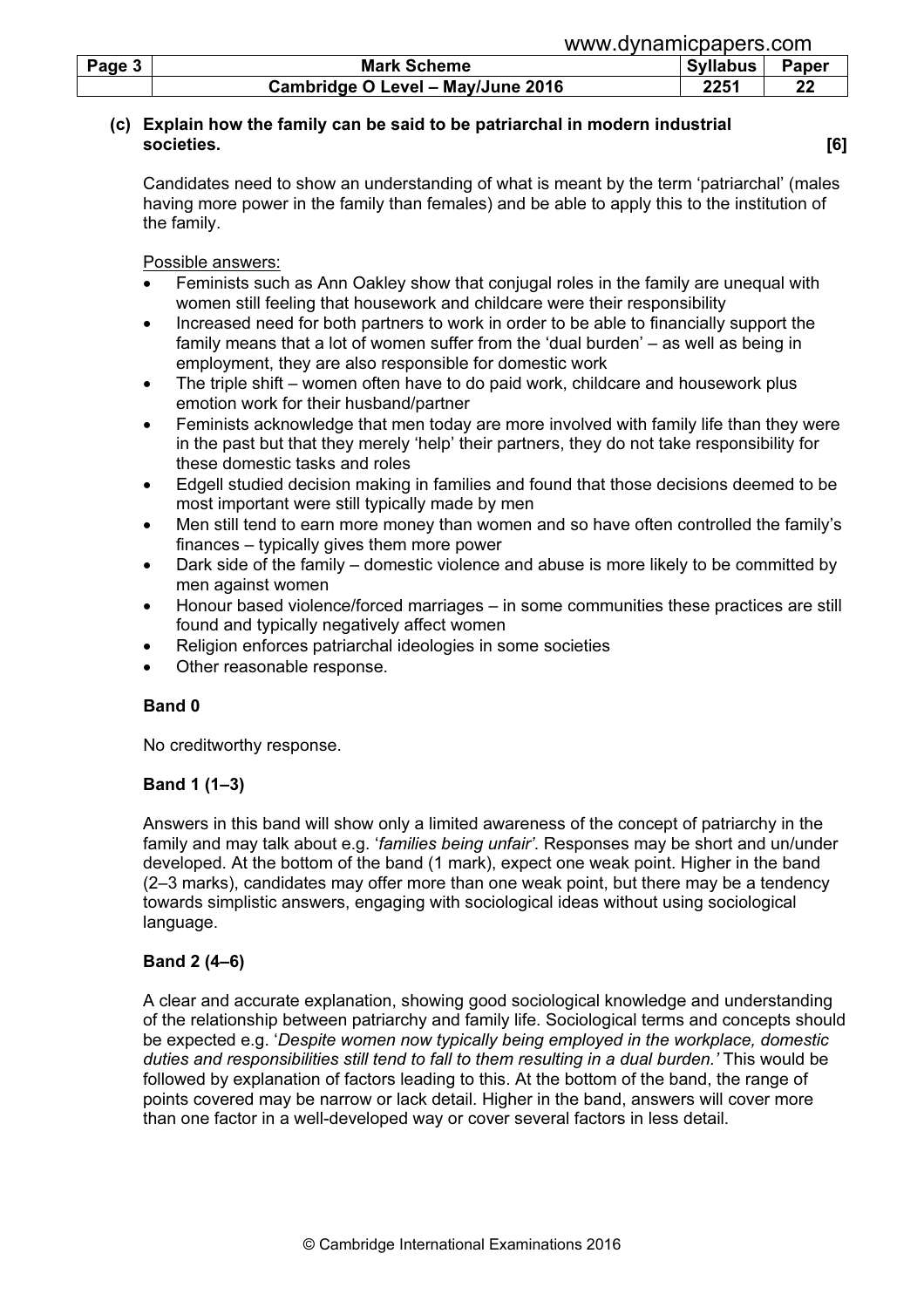| Page 4 | <b>Mark Scheme</b>                |      | Syllabus | Paper |
|--------|-----------------------------------|------|----------|-------|
|        | Cambridge O Level - May/June 2016 | 2251 |          |       |

#### (d) Explain why some sociologists believe that the family is essential for society and the individual. [8]

Candidates should show awareness of the various reasons some sociologists would give to explain why the family is such a vital institution for both society and the individual. Candidates are likely to use a wide range of different points that reflect their different cultural experiences and these should be credited.

Possible answers:

- Functionalists believe that for society to run smoothly and effectively, certain functions are essential and the family is central to this
- Reproduction new generations are crucial for society to survive and family life encourages this reproduction
- Socialisation primary socialisation in the family teaches children society's core norms and values. The family can then reproduce and transmit these to other members
- Social Control families use sanctions and rewards to teach their children right and wrong which then carries through into society
- Regulation of sexual behaviour families support and reinforce the idea that children are born to people in a socially approved sexual relationship
- Care of children it is the family's responsibility to emotionally and financially support children and to care for their needs
- Marxist functions i.e. reinforcing ruling class power
- Warm bath theory family ensures workers are sufficiently cared for and nurtured to work hard and effectively in the workplace
- Other reasonable response.

## Band 0

No creditworthy response.

## Band 1 (1–3)

Answers in this band will show only a limited awareness of why some sociologists believe that the family is essential for society and the individual. A tendency to description is likely. Responses may be short and undeveloped, e.g. 'families can love one another' stated without explanation. Sociological terms and concepts are unlikely to be used. At the bottom of the band (1 mark), expect one weak point. Higher in the band (2–3 marks), candidates may offer more than one weak point.

# Band 2 (4–6)

Answers in this band will show basic sociological knowledge and understanding of why some sociologists believe that the family is essential for society and the individual. Responses may be underdeveloped and lacking in range. e.g. 'Families have a responsibility to look after children and no one else can do it as well.' 'Families are the best places to socialise and control children' etc. At the bottom of the band, candidates are unlikely to use sociological terms and concepts accurately. Higher in the band, candidates may be beginning to use sociological terms and concepts with greater accuracy. However, some aspects of the answer may only be partially developed/explained.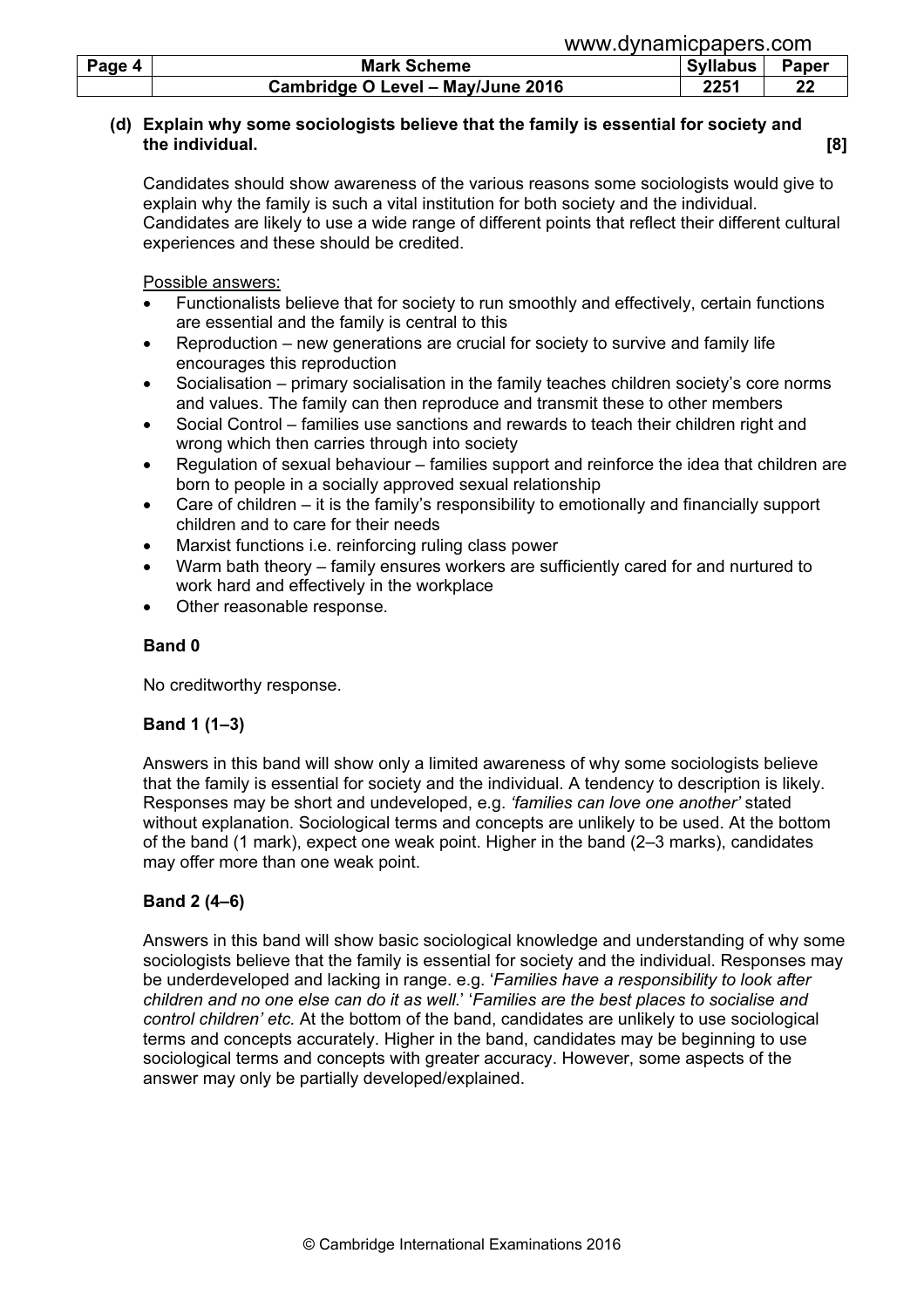|        | www.uvilalliludduudi.culli        |          |       |  |
|--------|-----------------------------------|----------|-------|--|
| Page 5 | <b>Mark Scheme</b>                | Syllabus | Paper |  |
|        | Cambridge O Level - May/June 2016 | 2251     |       |  |

## Band 3 (7–8)

Answers in this band will show good sociological knowledge and understanding of why some sociologists believe that the family is essential for society and the individual and will be well developed and explained. e.g. 'The family is crucial for society because it ensures its smooth running through the teaching and transmission of key norms and values. No other institution performs this function as well as the family does through a range of rewards and sanctions and processes such as imitation and positive role modelling'. They can then expand on the explanation of this and other factors as necessary. Sociological terms and concepts will be used accurately overall. Answers will be well focused on the question and there will be a range of reasons presented. At the top of the band explanations will be clear throughout.

#### (e) To what extent can living in a single-parent family affect family life? [15]

Candidates should show awareness of a range of different arguments that illustrate how living in a single parent family can affect family life. These may be positive or negative factors or a combination of both. They should also consider points that refute this idea. Candidates may, as an alternative route into the question, construct their debate around the positives vs negatives of the single family. This type of answer should also be credited as a reasonable debate is being made. There is likely to be a focus on how family types have changed over time and the increasing presence of single parent families in society. The diversity of single parent families is also likely to be recognised by some candidates. There are no clear cut arguments for and against the question and thus what is more important when marking here is what the candidate does with the points made and how they formulate their arguments.

#### Possible answers:

For

- New Right thinkers believe that the lack of a father figure in single parent families leads to inadequate socialisation/lack of discipline for children, particularly boys
- Functionalists believe that a family needs two adults to be most effective, one as breadwinner and one in the nurturing role, therefore single parent families are seen to be 'broken' and likely to create problems for both children and society
- Single parent families are associated by New Right thinkers such as Charles Murray with a child's underachievement at school, criminal and anti-social behaviour
- The media and some political thinkers may demonise single parents, particularly young single teenage mothers, as welfare scroungers who are only interested in benefits not raising a child
- Single parent families are more likely to suffer from poverty and can thus be seen to be a burden on the state
- Many Functionalist writers believe that single parent families have become an underclass in society who reproduce without thought for the consequences, without a moral framework and then inadequately socialise their children
- Single parent families are often the result of divorce and thus all the negatives that this brings i.e. short term distress for children, financial insecurity etc.
- Children may be split between two homes, due to a relationship breakdown, and thus lack a clear sense of security and belonging
- Other reasonable response.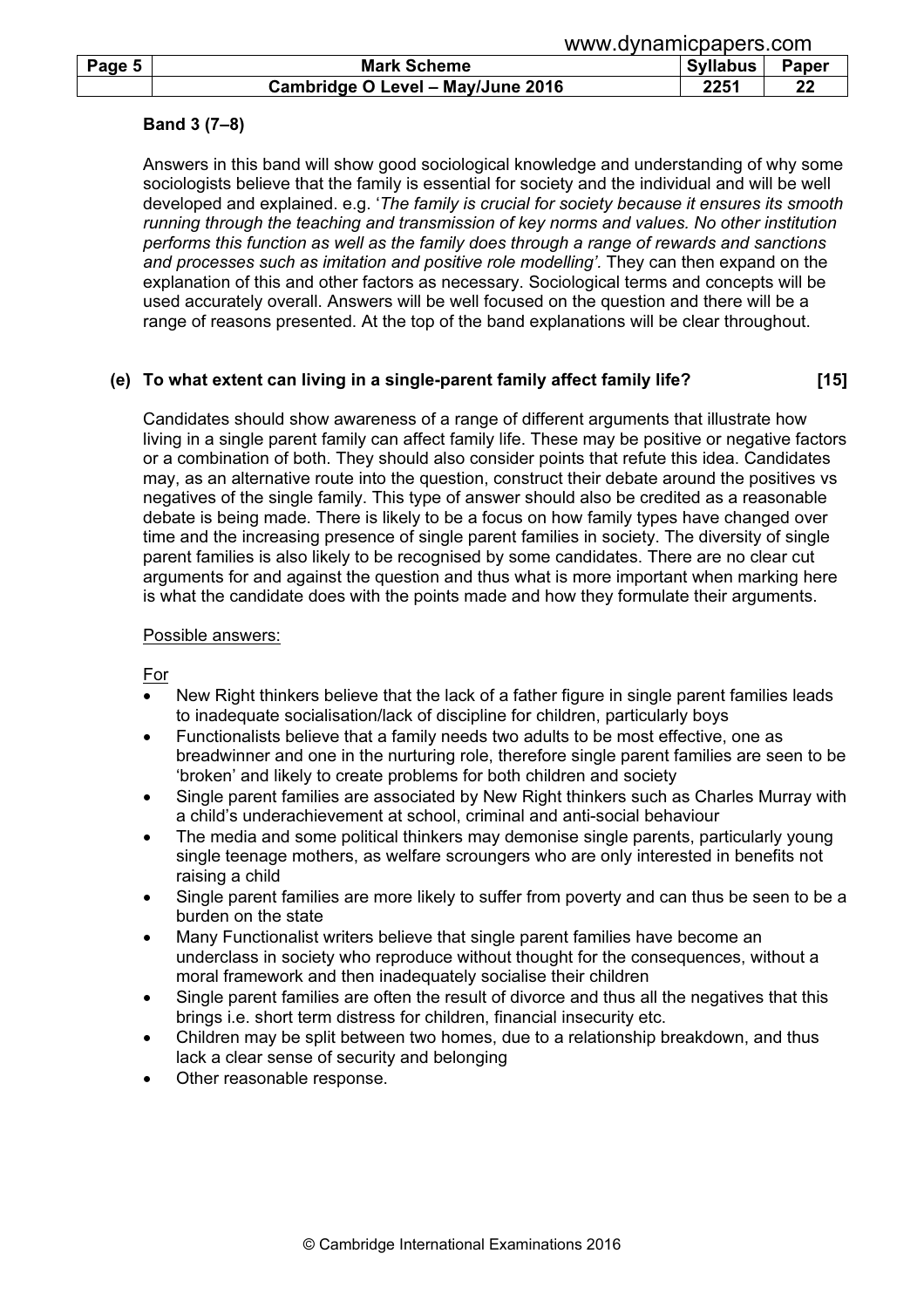|        |                                   | www.dynamicpapers.com |       |  |  |
|--------|-----------------------------------|-----------------------|-------|--|--|
| Page 6 | <b>Mark Scheme</b>                | <b>Syllabus</b>       | Paper |  |  |
|        | Cambridge O Level - May/June 2016 | 2251                  | 22    |  |  |

## Against

- Are Functionalists correct to say that two parents are essential? Lots of single parents have family and friendship networks that enable them to support their children both financially and emotionally
- Being in a single parent family is likely to be far better for the child/children than living in an unhappy home or an empty-shell relationship characterised by arguments and sadness
- Many children brought up by single parents experience no issues or problems whatsoever
- Children brought up by two parents do not always experience no problems and can also be dysfunctional as adults despite having two parents
- Single parent families may be the result of escaping from domestic violence, threatening behaviour or abuse. Being in a single parent family situation is clearly preferable
- Increasing support from the state via welfare benefits, child policies, education and key professionals means that bringing up children as a single parent need not be problematic and is increasingly seen as 'normal'
- Reasons/effects may be nothing to do with family type and structure but to do with social factors such as class and poverty instead
- Feminists believe that women have the right to choose how they wish to raise children and if they decide to do so alone they should be praised and supported
- Many children in single parent families have regular contact with both parents and are not affected by their family structure
- Being a single parent family is often a temporary stage in life as many lone parents go on to re-marry or begin another relationship
- Other types of families may affect family life more than a single parent family i.e. reconstituted etc.
- Other reasonable response.

# Band 0

No creditworthy response.

# Band 1 (1–4)

Answers in this band may be vague and largely based on common sense showing limited knowledge of the extent to which living in a single parent affects family life. Use of sociological terms or concepts is very unlikely. Responses may be short, undeveloped and one-sided. e.g. Single parents aren't very good for children because there's only one parent to do all the work. OR Single parent families don't have much money. Lower in the band (1–2 marks), expect one or two weak points. Higher in the band (3–4 marks) candidates may offer more than two points or provide a weak definition of key terms, e.g. 'affects family life' may mean either financially or emotionally, in the question.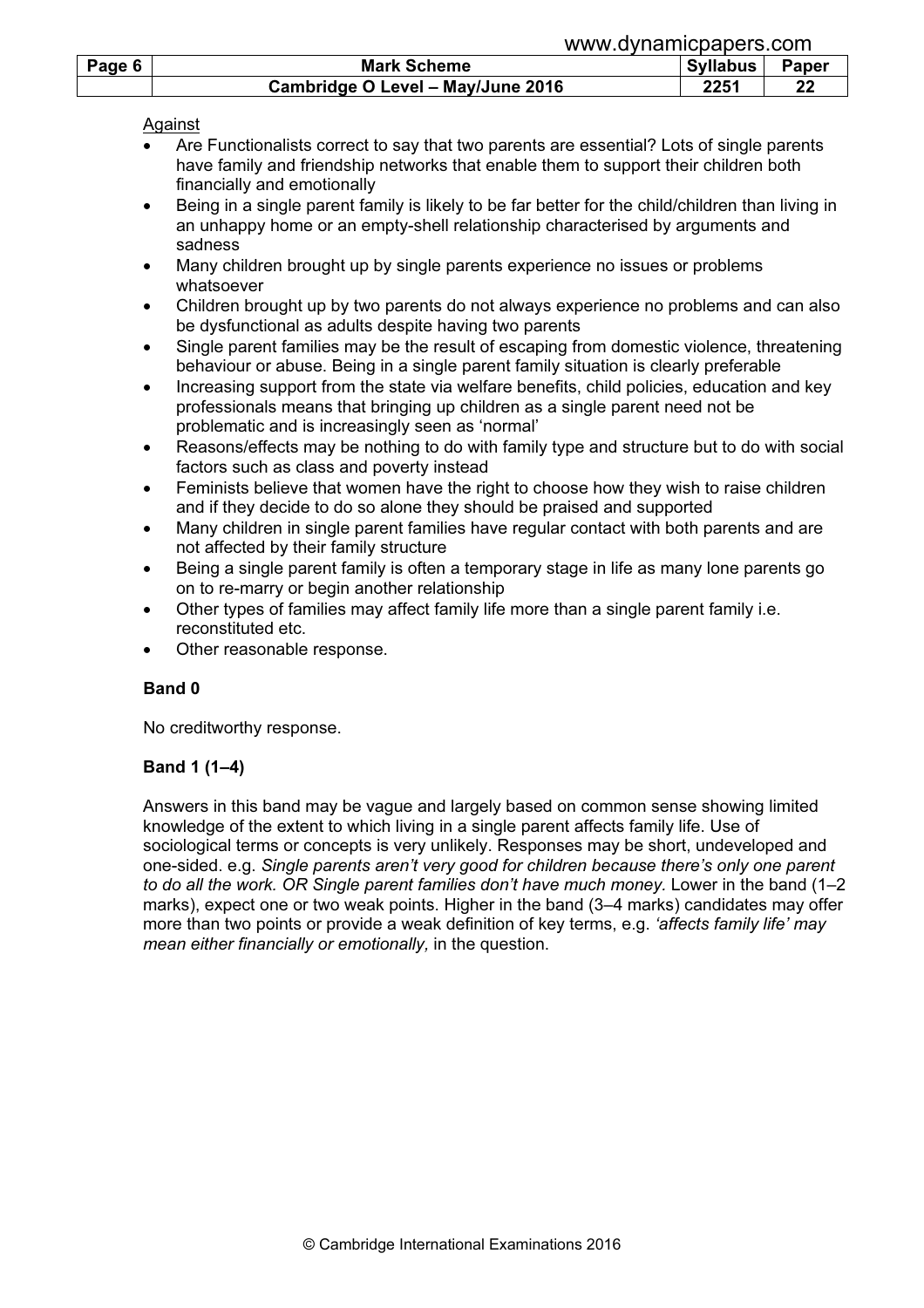|        | www.uyildililopapois.com          |          |       |  |
|--------|-----------------------------------|----------|-------|--|
| Page 7 | <b>Mark Scheme</b>                | Syllabus | Paper |  |
|        | Cambridge O Level - May/June 2016 | 2251     | 22    |  |

## Band 2 (5–8)

In this band candidates will show some basic knowledge of the extent to which living in a single parent affects family life. Alternatively, they may offer an answer which is list-like in nature but there will be no real attempt to assess the issues raised by the question. There may be limited/some use of sociological terms or concepts. Responses may be underdeveloped and lack range. Answers may be simplistic and two-sided responses are unlikely e.g. Children brought up in single parent families are lacking a male role model because they typically live with their mother. In a single parent family only one wage will be coming into the household meaning that there might be financial problems to deal with etc. Lower in the band, the response will be rather narrow in the points covered and there will be little development. Higher in the band, more points will be covered and there will be limited development of some points. Alternatively, a list-like answer with little development covering both sides of the argument may score up to 8 marks.

#### A one-sided answer cannot score higher than 8 marks.

## Band 3 (9–12)

Answers in this band will show good sociological knowledge and understanding of the extent to which living in a single parent affects family life. Sociological terms and concepts will be used with greater accuracy and/or frequency. For the most part, answers will be well developed, focused on the question and there will be a range of points presented. Candidates may say that e.g. despite some single parent families seemingly being dysfunctional for their members, this is not true of them all and for lots of children brought up by just one parent they have no problems at all. Or Single parent families may be the result of choices made by women to raise children without a male presence. These women are often middle class professionals and suffer no financial hardships or emotional neglect. There will be a two-sided response but this may be unbalanced. At the bottom of the band, candidates may provide a narrower range of well-developed points. At the top of the band, expect a wider range of points and clear focus on the question.

## Band 4 (13–15)

Answers in this band will show excellent knowledge and understanding of the extent to which living in a single parent affects family life. There will be a strong grasp of the argument as well as accurate and frequent use of sociological terms and concepts. Answers will be well developed, clearly focused on the question and discuss a wide range of points. Responses will be two-sided and balanced. At the bottom of the band (13 marks), the answer may lack a specific conclusion. Higher in the band, there will be a clear attempt to offer an assessment of the 'To what extent…?' part of the question through a focused conclusion. Candidates should show consideration of points for and against the idea of whether living in a single parent affects family life, citing some of the examples given.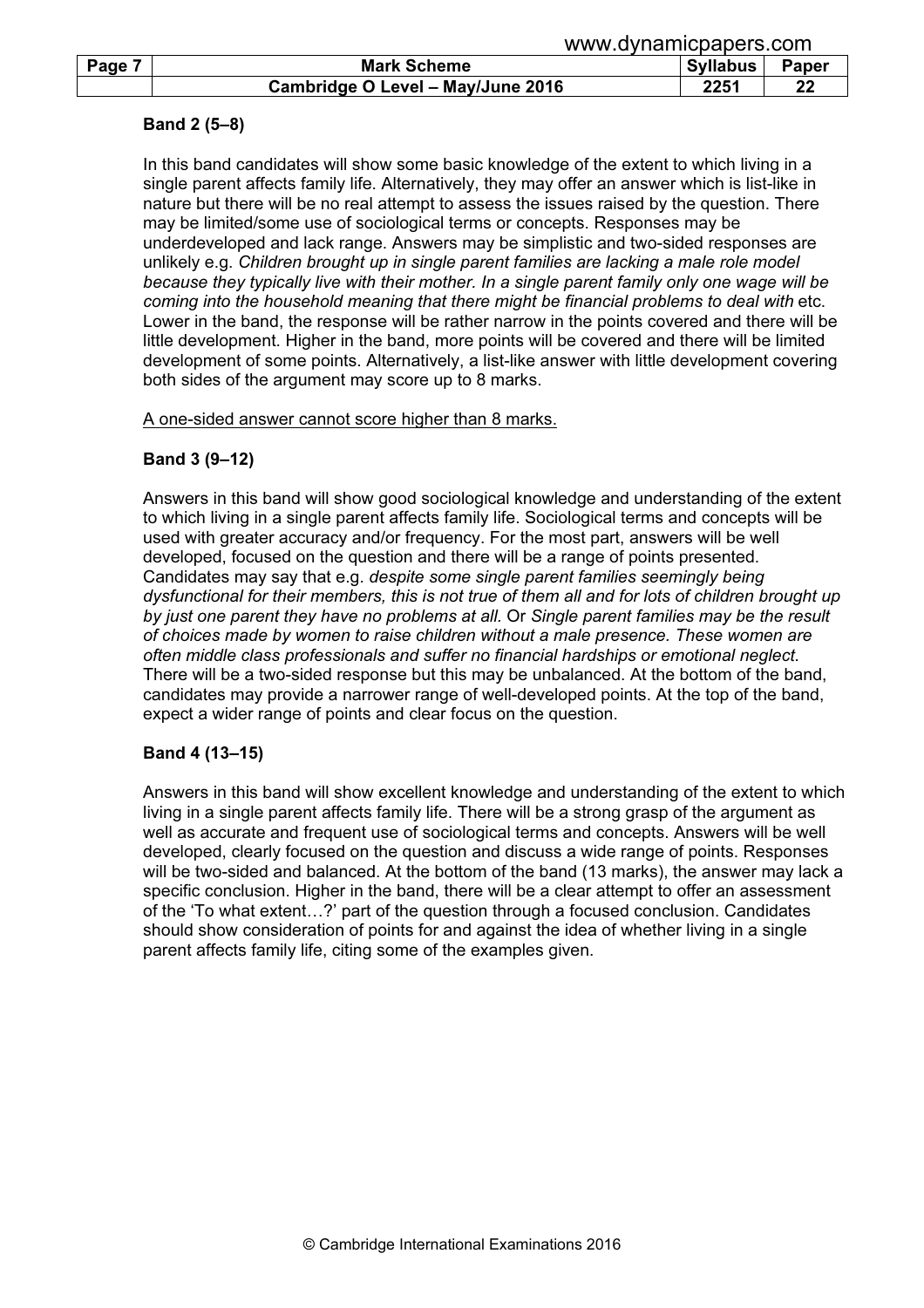| Page 8 | <b>Mark Scheme</b>                | <b>Syllabus</b> | Paper |
|--------|-----------------------------------|-----------------|-------|
|        | Cambridge O Level - May/June 2016 | 2251            | 22    |

## Section B: Education

#### 2 Education and schools are thought to be important agencies of socialisation. Not everybody agrees, however, that education is a good thing and some social groups seem to do much better than others. Some sociologists believe that schools have a big influence on the educational performance of students.

#### (a) What is meant by the term 'socialisation'? [2]

The learning of socially acceptable behavior that takes place in both the primary and the secondary phase in order to teach essential norms and values.

One mark for partial definition, e.g. being taught to behave. Two marks for clear definition, e.g. the learning of acceptable behaviour by agents such as the peer group, family and the workplace.

#### (b) Describe two aspects of the hidden curriculum, apart from socialisation. [4]

Candidates will describe two different aspects of the hidden curriculum.

Possible answers:

- Functionalists believe that schools teach children to conform resulting in the smooth running of society
- Marxists believe that schools teach children their place in the social hierarchy, reinforcing inequalities and the acceptance of capitalism
- Social Control children learn that if they do not follow the rules then there will be consequences in the form of sanctions. If you do conform, however, then you will be rewarded and praised
- Selection students learn what kind of employment they are best suited to through the process of competition, setting and streaming
- Lack of power schools pass on to students a wide range of expectations, norms and values which children are unlikely to question – that young people have a lack of power when compared to those in positions of authority, for example
- Gender roles differential subject choice, uniform, segregation and teacher expectations all demonstrate to children that males and females have different parts to play in society
- Learning to accept boredom schools train students in how to deal with boredom in order to prepare them for this in their later working life
- Recognising the importance of punctuality which is essential in the workplace
- Other reasonable response.

One mark for each point correctly identified (up to maximum of two). One mark for each point that is developed (up to a maximum of two).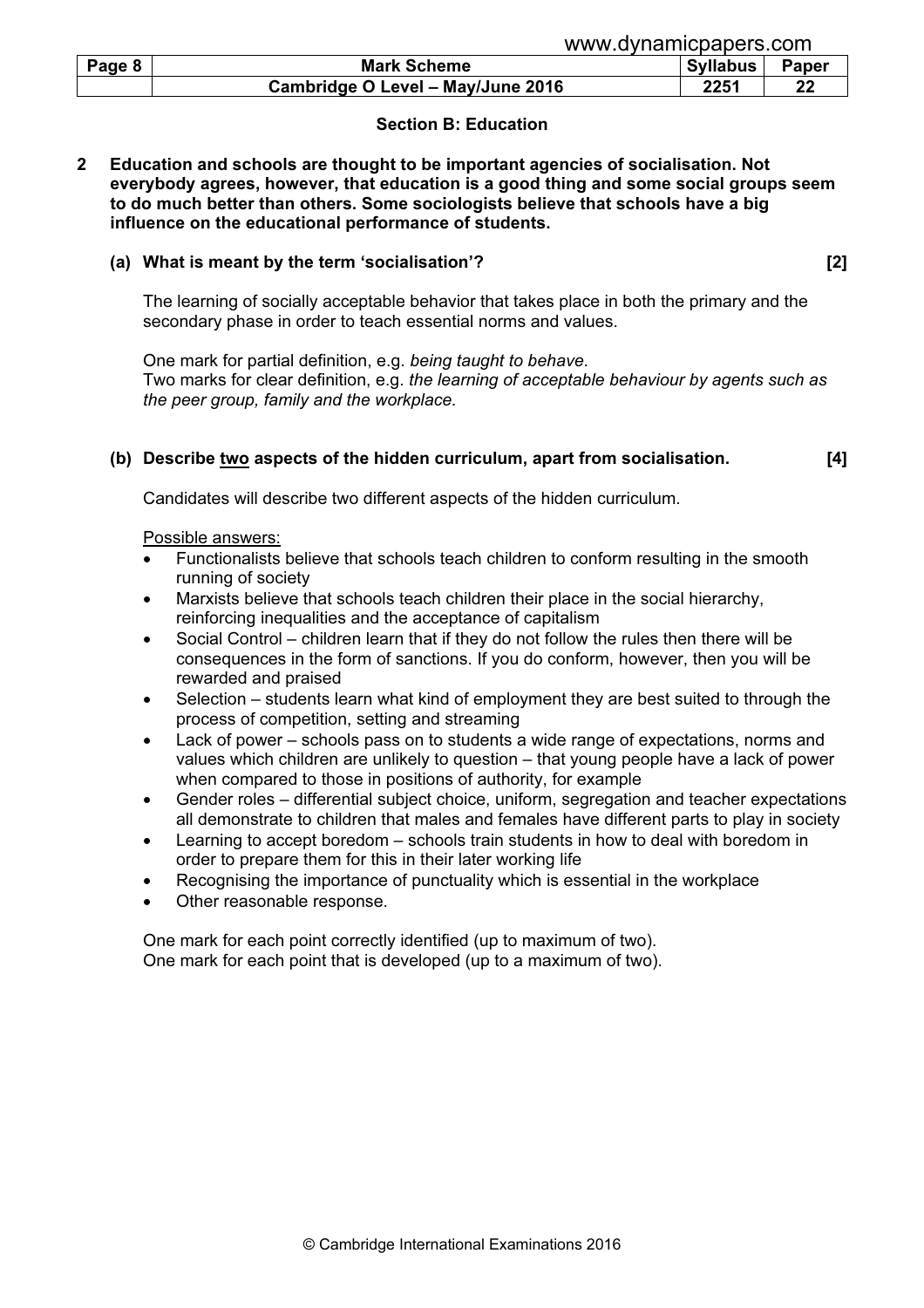|        | www.uvilalilluuduutis.uulli       |            |       |  |
|--------|-----------------------------------|------------|-------|--|
| Page 9 | <b>Mark Scheme</b>                | Syllabus I | Paper |  |
|        | Cambridge O Level - May/June 2016 | 2251       | 22    |  |

#### (c) Explain how sanctions can be used by schools to make students conform. [6]

www.dynamicpapers.com

Candidates should show an understanding of different types of sanctions used by schools. These are likely to be negative but positive sanctions (praise etc.) should also be credited. How these sanctions lead to student conformity (following the rules, doing what's expected etc) should also be discussed. Examples are likely to be seen.

Possible answers:

- Informal sanctions such as glares, warnings and body language let children know whether their behaviour and actions are approved or disapproved of
- Formal sanctions such as exclusions and detentions teach children that there are negative consequences to their actions
- Fear students may conform in education because they are afraid of not following the rules, particularly if corporal punishment is legal
- Rewards children like to receive praise and therefore may do as they're told by teachers in order to receive stickers, positive contact with home, merit rewards etc.
- Wanting to fit in by following the rules and conforming, children do not stand out from the crowd and do not appear 'different'. This may be another reason for conformity;
- Primary socialisation has already 'trained' children in the idea that they should do as they are told (respect authority) therefore it is not surprising that this continues into education;
- Other reasonable response.

## Band 0

No creditworthy response.

## Band 1 (1–3)

Answers in this band will show only a limited awareness of how sanctions can be used in schools to make children conform. Responses may be short and un/under developed. Candidates may only consider describing punishments with no link to conformity. At the bottom of the band (1 mark), expect one weak point. Higher in the band (2–3 marks), candidates may offer more than one weak point, but there may be a tendency towards simplistic answers, engaging with sociological ideas without using sociological language, e.g. 'Students don't want to get told off so they do what the teacher says.'

## Band 2 (4–6)

A clear and accurate explanation showing good sociological knowledge and understanding of how sanctions can be used in schools to make children conform. Sociological terms and concepts should be expected. Candidates may discuss e.g. 'the learning of norms and values, authority, socialisation, exclusion etc.' At the bottom of the band, the range of points covered may be narrow or lack detail. Higher in the band, answers will cover more than one factor in a well-developed way or cover several factors in less detail.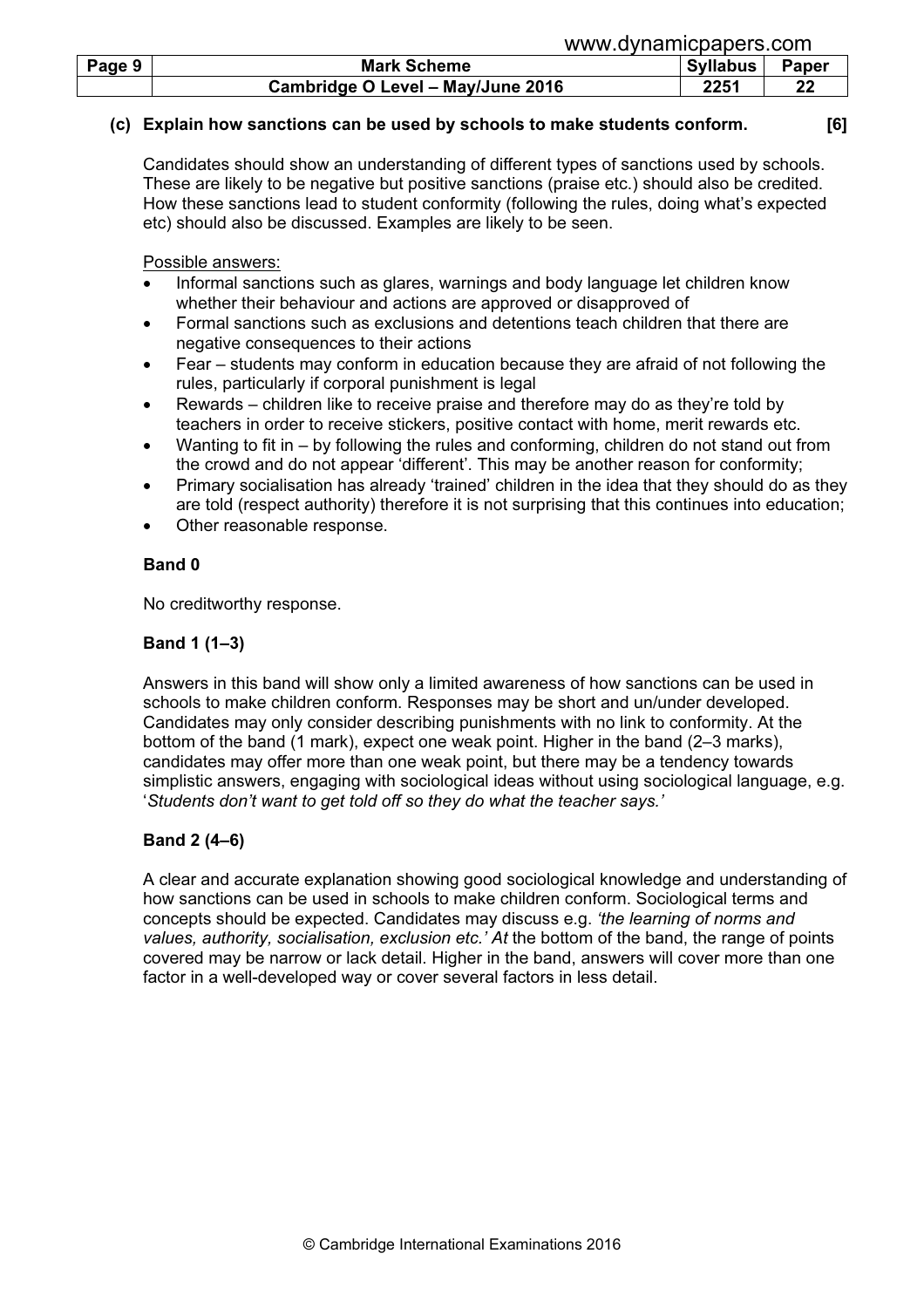| Page $10$ | <b>Mark Scheme</b>                | <b>Syllabus</b> | <b>Paper</b> |
|-----------|-----------------------------------|-----------------|--------------|
|           | Cambridge O Level - May/June 2016 | 2251            | າາ           |

## (d) Explain why school factors may be the biggest influence on a child's educational performance. [8]

Candidates should show understanding of the various reasons why school factors may be the biggest influence on a child's educational performance. Expect an accurate identification of different school factors within the response. Candidates may talk about trends to do with ethnicity, gender and social class and educational performance (either negatively or positively) or may approach the question in more general terms.

Possible reasons:

- Private schools have smaller class sizes and better facilities than state schools which may advantage the students there in terms of educational achievement;
- Teacher expectations teachers may hold stereotypes of certain students which may advantage or disadvantage them in schools
- Children are at school for several hours most days of the week, meaning that education is an important agent of secondary socialisation and so affects educational performance
- Peer pressure in schools is often a key reason for the educational performance of students – may lead to anti-school and/or pro-school subcultures forming
- Setting and streaming are often very influential in terms of the achievements of students, categorising some as 'winners' and some as 'losers'
- Teacher labelling (positive or negative) may lead to a self-fulfilling prophecy for students e.g. racism/sexism or the 'halo effect'
- Subject choices for males and females particularly there are still trends of students choosing very different subjects which can lead to different levels of performance
- The curriculum  $-$  this is thought by many to be middle class and white biased (ethnocentric curriculum) and thus may account for differential performance of students
- School resources how much money a school has, the resources it has available for students, the facilities on-site, ICT provision etc. may all affect educational performance
- Other reasonable response.

# Band 0

No creditworthy response.

## Band 1 (1–3)

Answers in this band will show only a limited awareness of why school factors may be the biggest influence on a child's educational. Candidates may not be able to identify different school factors, being unclear what this means. Responses may be short and undeveloped. e.g.'teachers being unfair' without justification. Sociological terms and concepts are unlikely to be used. At the bottom of the band (1 mark), expect one weak point. Higher in the band (2–3 marks), candidates may offer more than one weak point.

# Band 2 (4–6)

Answers in this band will show basic sociological knowledge and understanding of why school factors may be the biggest influence on a child's educational performance. Responses may be underdeveloped and lacking in range. Answers may concentrate on only a few school factors such as 'how good or bad the teachers are' or 'teacher labelling and stereotypes' and so be a little narrow. At the bottom of the band, candidates are unlikely to use sociological terms and concepts accurately. Higher in the band, candidates may be beginning to use sociological terms and concepts with greater accuracy. However, some aspects of the answer may only be partially developed.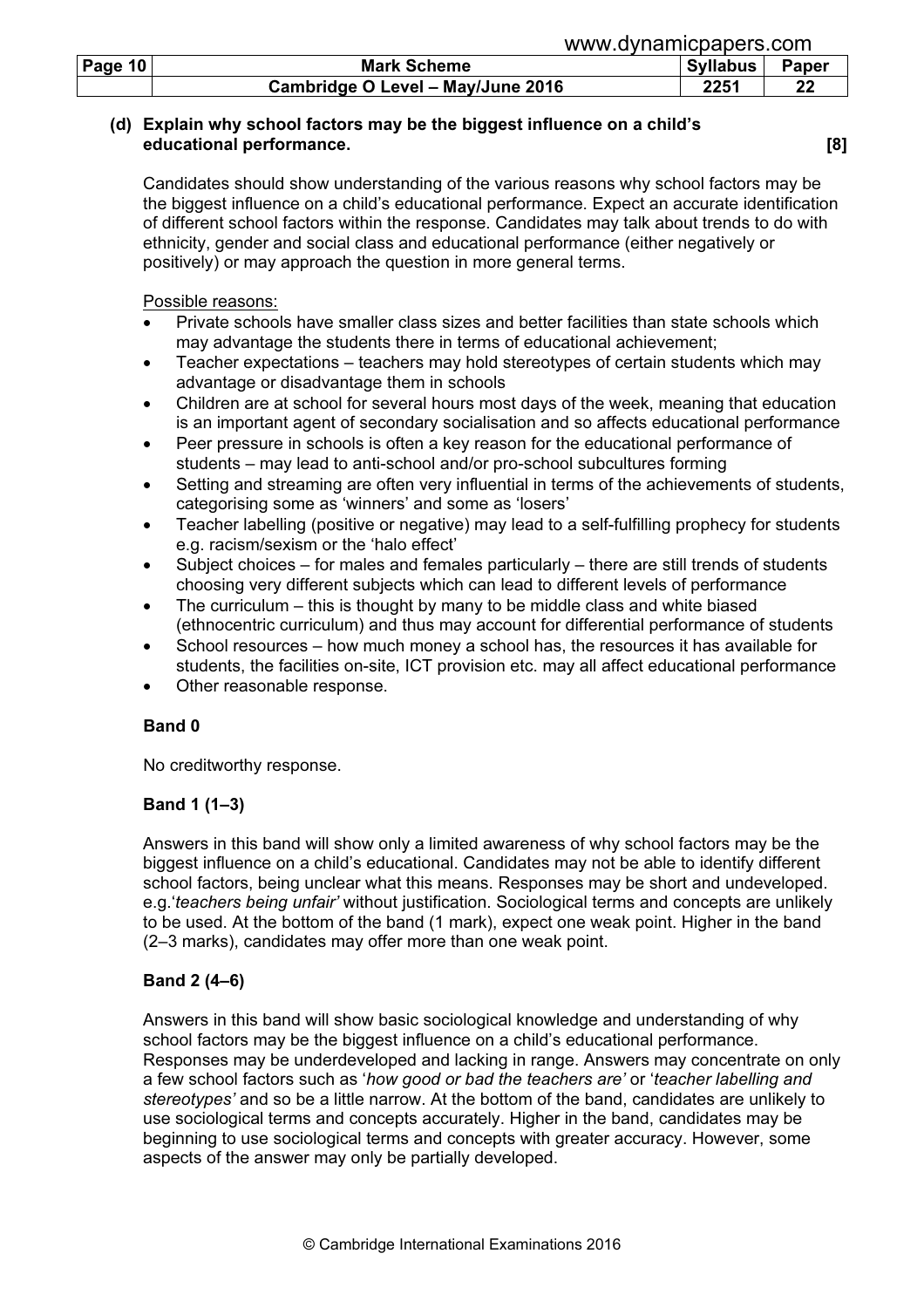|         | www.dynamicpapers.com             |                 |       |  |
|---------|-----------------------------------|-----------------|-------|--|
| Page 11 | <b>Mark Scheme</b>                | <b>Syllabus</b> | Paper |  |
|         | Cambridge O Level - May/June 2016 | 2251            | 22    |  |

## Band 3 (7–8)

Answers in this band will show good sociological knowledge and understanding of why school factors may be the biggest influence on a child's educational performance and will be well developed and explained, e.g. 'Clear trends in educational performance relating to ethnicity, gender and social class are clear to see which suggests school factors have an important role to play in this. Private schools, for example, are funded by parents meaning that the schools have a lot of money and can afford to provide small class sizes for their students. This can lead to better educational performance as students have more one-to-one attention. The middle class nature of the school curriculum also favours some students with cultural capital over those without and hence may explain the better performance in schools of those from the higher social classes'. Sociological terms and concepts will be used accurately, overall. Answers will be well focused on the question and there will be a range of reasons presented. At the top of the band explanations will be clear throughout.

## (e) To what extent are the functions of education positive? [15]

Candidates should show an awareness of the various functions of education and whether these are positive for individuals and/or society. It is likely that students will engage with the Functionalist/Marxist (consensus/conflict) debate, although they need not use these terms explicitly.

## Possible answers:

For

- Functionalist points and approaches are likely to be seen here in terms of the role that education plays in ensuring the smooth running of society and well balanced individuals
- The economic role schools teach students the skills and knowledge needed to develop into productive workers and contribute positively to society
- The socialisation role schools teach students expected norms and values resulting in social integration (belonging)
- The selective role schools help to sort out which people should be doing which jobs, ensuring the best for society and the individual. This is done through such processes as examinations, setting and streaming
- The social control role schools teach students to obey the rules allowing them to fit smoothly into society knowing that to succeed they need to conform
- Other reasonable response.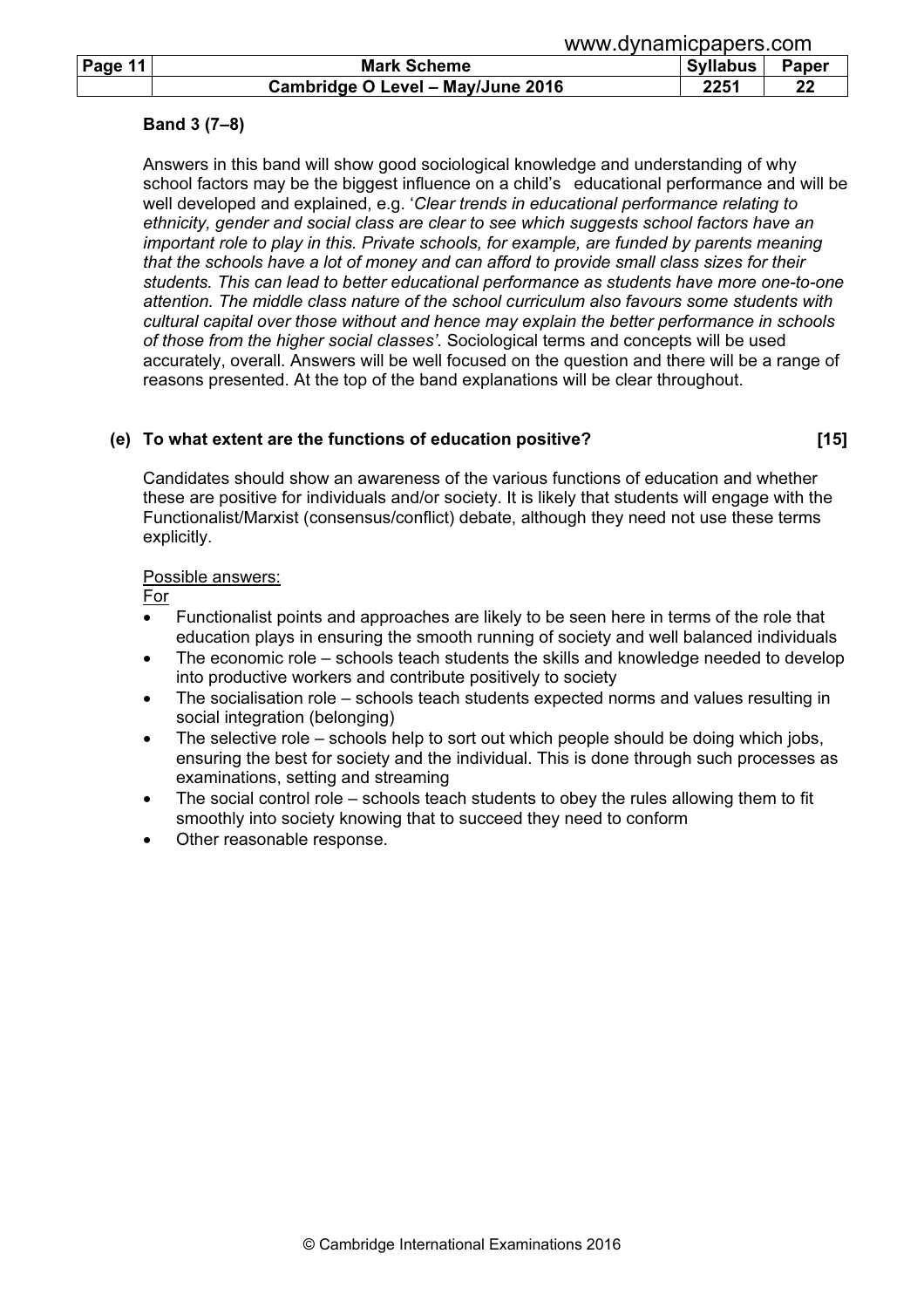|         | www.uvilalilluuduutis.uulil       |            |       |  |
|---------|-----------------------------------|------------|-------|--|
| Page 12 | <b>Mark Scheme</b>                | Syllabus I | Paper |  |
|         | Cambridge O Level - May/June 2016 | 2251       | 22    |  |

## Against

• Marxist points and approaches are likely to be seen here in terms of the key functions of education being negative for individuals and society

www.dynamicpapers.com

- The economic role the existence of private schools, high performing schools, sets and different choices of subjects means that all students are not being taught the same in schools. This means that not everyone has the same opportunities to learn skills and knowledge preparing them for very different jobs
- The socialisation role schools remove individuality from students and use the secondary socialisation process to control and 'brainwash' them
- The selective role students do not get equal opportunities in schools, opportunities depend upon gender, social class, ethnicity and income. Regardless of their abilities and talents some students are likely to do better than others in education
- The social control role the sanctions system used in schools encourages children to accept what others in authority tell them without question. This enables the powerful people to continue making decisions that benefit them
- The hidden curriculum gender roles are reinforced in education and are often stereotypical resulting in different opportunities and life chances for males and females. This may be as a result of teacher labels and subject choices
- Other reasonable response.

# Band 0

No creditworthy response.

# Band 1 (1–4)

Answers in this band may be vague and largely based on common sense showing limited knowledge of whether the functions of education are positive for the individual and/or society. Use of sociological terms or concepts is very unlikely. Responses may be short, undeveloped and one-sided. e.g. 'education helps students learn'. Lower in the band (1-2 marks), expect one or two weak points. Higher in the band (3–4 marks) candidates may offer more than two points or provide a weak definition of key terms, e.g. functions of education are the things that schools offer students to prepare them for later life', in the question.

# Band 2 (5–8)

In this band candidates will show some basic knowledge of whether the functions of education are positive for the individual and/or society. Alternatively, they may offer an answer which is list-like in nature but there will be no real attempt to assess the issues raised by the question. Answers may list positive factors of education and compare them with negative factors of education. There may be limited use of sociological terms or concepts. Responses may be underdeveloped and lack range. Answers may be simplistic and twosided responses are unlikely. Lower in the band, the response will be rather narrow in the points covered and there will be little development. Higher in the band, more points will be covered and there will be limited development of some points, for example 'education teaches students lots of skills that they can then use to get a job'. Alternatively, a list-like answer with little development covering both sides of the argument may score up to 8 marks.

A one-sided answer cannot score higher than 8 marks.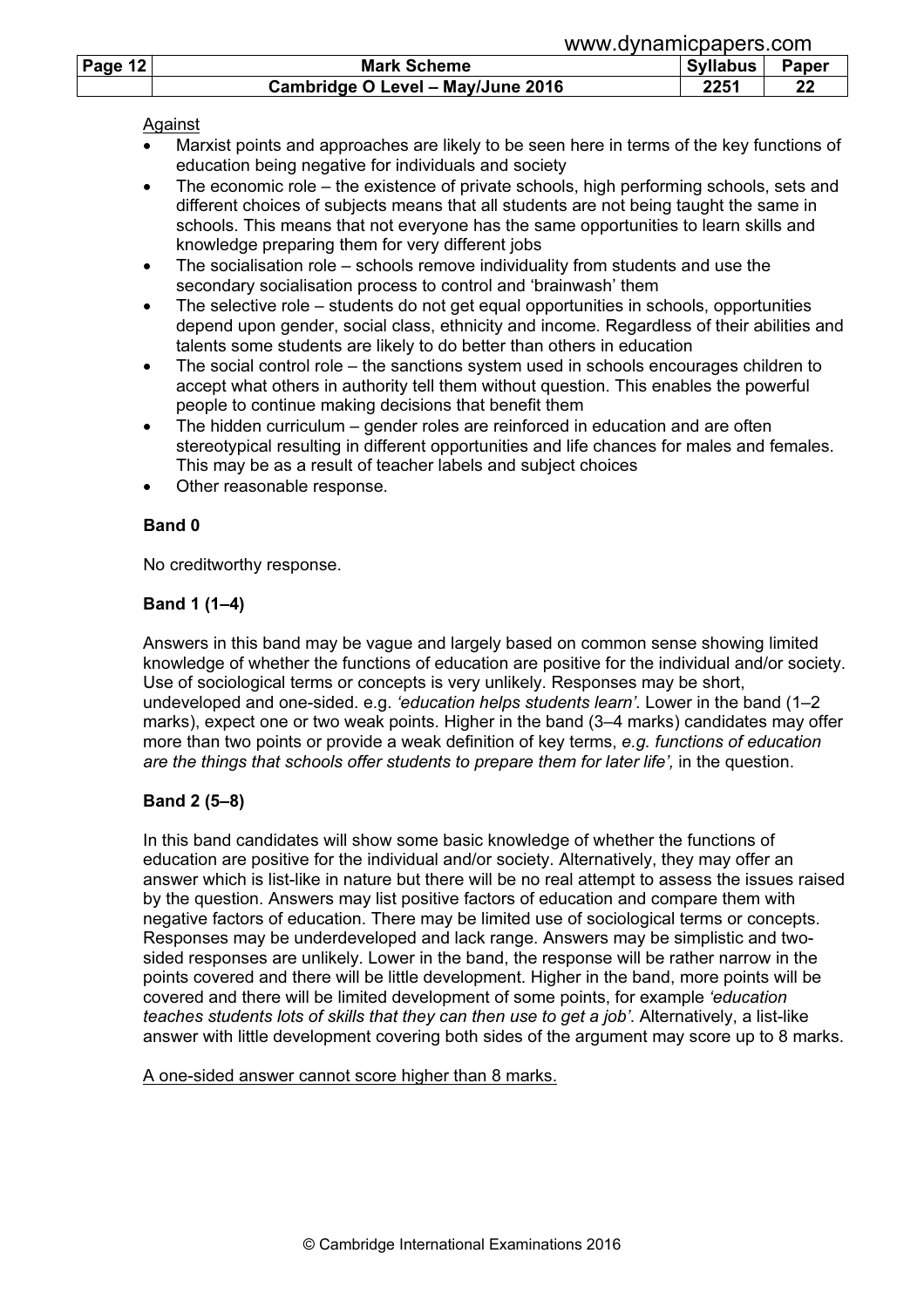|         | www.gvilghliopapois.com           |                 |       |  |
|---------|-----------------------------------|-----------------|-------|--|
| Page 13 | <b>Mark Scheme</b>                | <b>Syllabus</b> | Paper |  |
|         | Cambridge O Level - May/June 2016 | 2251            | 22    |  |

#### Band 3 (9–12)

Answers in this band will show good sociological knowledge and understanding of whether the functions of education are positive for the individual and/orsociety. Sociological terms and concepts will be used with greater accuracy and/or frequency. For the most part, answers will be well developed, focused on the question and there will be a range of points presented. There will be a two-sided response but this may be unbalanced. At the bottom of the band, candidates may provide a narrower range of well-developed points. At the top of the band, expect a wider range of points and clear focus on the question. Candidates may outline that e.g. 'there are different opinions within sociology as to whether functions of education such as selection and social control are negative or positive for students. Marxists see education as a means for the elite to keep their powerful positions in society whereas Functionalists believe education is available equally to all'.

## Band 4 (13–15)

Answers in this band will show excellent knowledge and understanding of whether the functions of education are positive for the individual and/or society. There will be a strong grasp of the argument as well as accurate and frequent use of sociological terms and concepts. Answers will be well developed, clearly focused on the question and discuss a wide range of points. Candidates may outline and discuss different functions of education both positively and negatively e.g. 'hidden curriculum, socialisation, economic, gender roles' etc. Responses will be two-sided and balanced. At the bottom of the band (13 marks), the answer may lack a specific conclusion. Higher in the band, there will be a clear attempt to offer an assessment of the 'To what extent…?' part of the question through a focused conclusion. Candidates should show consideration of points for and against the idea of whether the functions of education are positive for the individual and/or society, citing some of the examples given.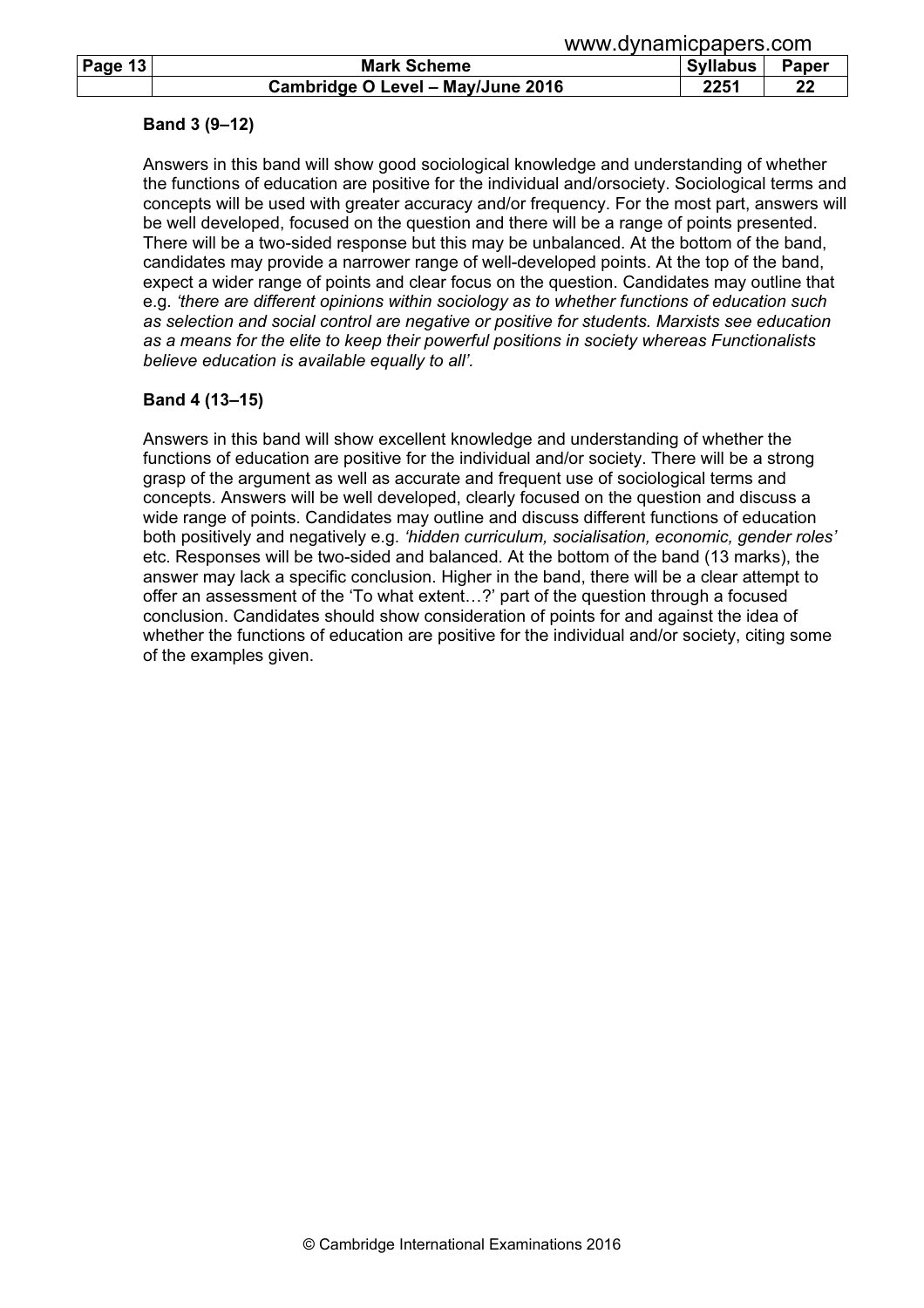| Page $14$ | <b>Mark Scheme</b>                | <b>Syllabus</b> | <b>Paper</b> |
|-----------|-----------------------------------|-----------------|--------------|
|           | Cambridge O Level - May/June 2016 | 2251            |              |

#### Section C: Crime, deviance and social control

3 How we define crime and deviance varies across time, society and culture. It is often associated with youth sub-cultures. What is agreed, however, is the existence of agencies of social control, both formal and informal.

#### (a) What is meant by the term 'agencies of social control'? [2]

 The various groups, organisations and institutions, both formal and informal, that control individuals' behaviour.

One mark for partial definition, e.g. family and peer group.

 Two marks for clear definition, e.g. this can be either a group that exists just to control individuals such as the police, or a group that also socialises us, such as the family.

#### (b) Describe two examples of crimes that vary across time. [4]

 Candidates will describe two examples of crimes that vary across time. Examiners will need to credit a wide variety of examples here that reflect the diversity of candidates experiences. The key is that candidates demonstrate how laws and definitions have changed over time through comparisons of two different periods in time.

Possible answers:

- Sexual crimes rape within marriage, for example, has only recently been criminalised;
- Crimes relating to health and safety legislation
- Crimes relating to anti-social behaviour such as smoking in public places
- Crimes relating to discrimination such as sexism, racism and ageism
- Crimes that have been subject to standardisation, such as via the European Union or the Human Rights commission
- Crimes involving the ages of the participants, such as in the UK children now having to stay in education until they are 18
- New crimes such as those to do with technology and the internet cybercrimes
- Crimes that come about due to shifting social values such as the exploitation of children or the elderly
- Crimes that are now perceived as negative, many sexual crimes that perhaps were previously tolerated/ignored
- New crimes involving new technologies such as cyber-crimes and identity theft
- Other reasonable response.

 One mark for each point correctly identified (up to a maximum of two). One mark for each point that is developed (up to a maximum of two).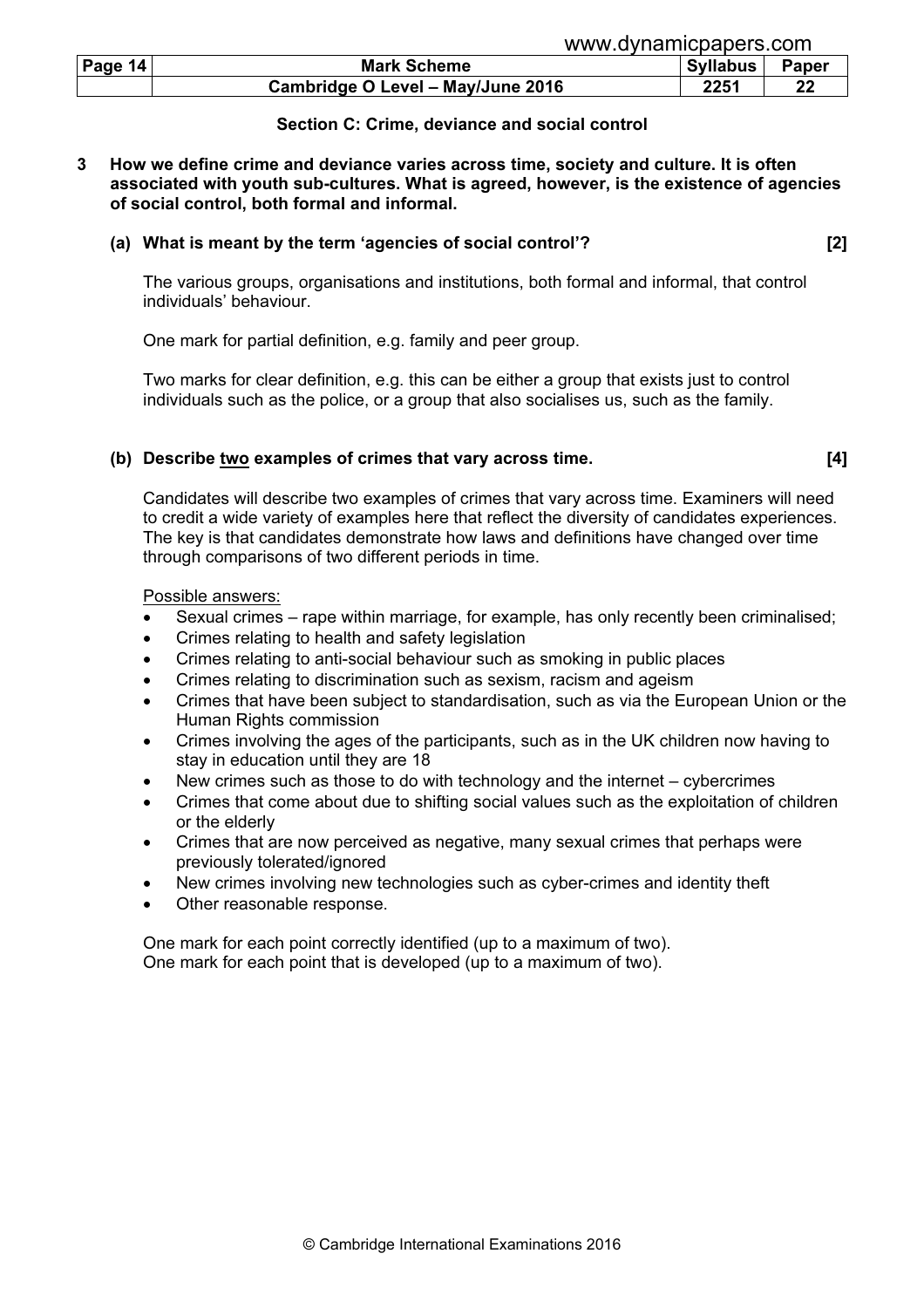|           | www.gvillallillupapels.com        |                 |       |  |
|-----------|-----------------------------------|-----------------|-------|--|
| Page $15$ | <b>Mark Scheme</b>                | <b>Syllabus</b> | Paper |  |
|           | Cambridge O Level - May/June 2016 | 2251            | 22    |  |

## (c) Explain how informal social control is different to formal social control. [6]

www.dynamicpapers.com

Candidates need to demonstrate an understanding of the ways in which informal social control is different to formal social control. They may discuss either agents or methods of social control or a mixture of both within their answer. Expect discussion of how the agents/methods identified control individuals.

Possible answers:

- Informal agents of social control (family, media etc.) exist to both control and socialise us
- Formal agents of social control (police, prisons etc.) exist solely to control us, this is their primary role
- Informal social control tends to occur in everyday situations and typically with less serious consequences than formal
- Formal social control happens less frequently than informal but typically has more serious consequences
- Formal social control is based on written rules and laws whereas informal social control tends to be unwritten and more flexible/less standardised
- Formal social control may be to do with aims such as public safety, protection of the public, deterrence etc.
- Informal social control may be associated with processes such as role models, imitation, sanctions, rewards, manipulation, peer pressure, hidden curriculum etc.
- Other reasonable response.

# Band 0

No creditworthy response.

# Band 1 (1–3)

Answers in this band will show only a limited awareness of how informal social control is different to formal social control. Responses may be short and un/under developed. Candidates may be confused as to what is meant by social control and/or confused by the differences between formal and informal control. At the bottom of the band (1 mark), expect one weak point. Higher in the band (2–3 marks), candidates may offer more than one weak point, but there may be a tendency towards simplistic answers, engaging with sociological ideas without using sociological language, e.g. 'ways of making people do what's expected of them'.

# Band 2 (4–6)

A clear and accurate explanation showing good sociological knowledge and understanding of how informal social control is different to formal social control. Sociological terms and concepts should be expected. Candidates may refer to agents, methods, processes etc. with examples. At the bottom of the band, the range of points covered may be narrow or lack detail. Higher in the band, answers will cover more than one factor in a well-developed way or cover several factors in less detail.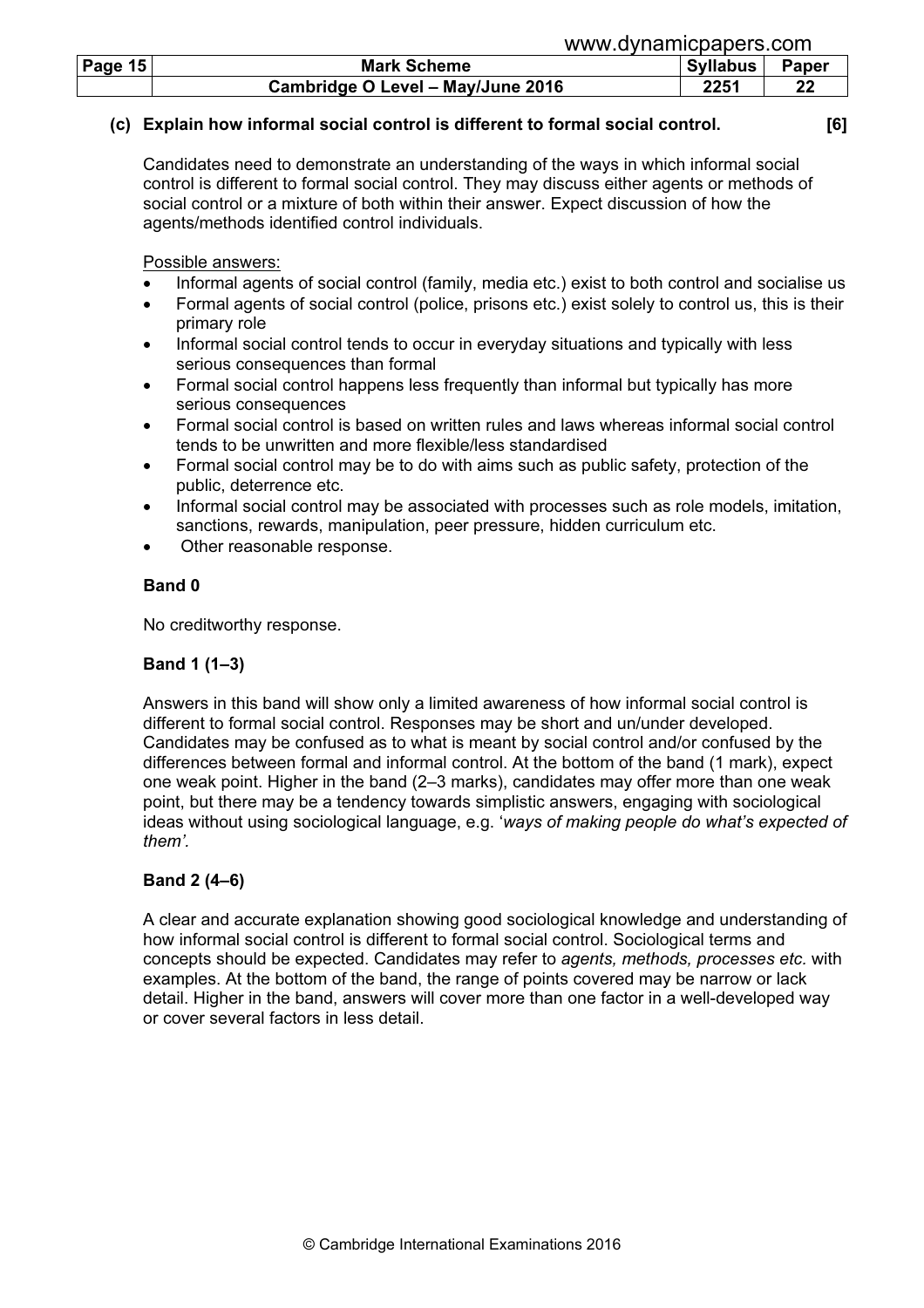|                | www.gvillallillupapels.com        |                 |       |  |
|----------------|-----------------------------------|-----------------|-------|--|
| <b>Page 16</b> | <b>Mark Scheme</b>                | <b>Syllabus</b> | Paper |  |
|                | Cambridge O Level - May/June 2016 | 2251            | 22    |  |

## (d) Explain why criminal youth sub-cultures exist in modern industrial societies. [8]

Candidates need to be clear what is meant by the term 'criminal youth sub-culture' and explain why these are found in modern industrial societies. Some candidates may talk about youth generally having a different culture to their parents, e.g. rebellion. Others may talk about specific criminal youth sub-cultures such as gangs or delinquent groups such as 'Chavs'/'Skins'. Either approach should be credited.

www.dynamicpapers.com

## Possible answers:

- Youth sub-cultures offer young people an opportunity to develop and create their own distinct set of norms and values to mark them out as different to the older generation – committing crime is one way to do this.
- Increasing role of a global media in society means that a wide variety of images and definitions of deviant/criminal youth can be seen, resulting in imitation and role modelling amongst young people i.e. copying criminal behaviour that is seen;
- Status frustration criminal youth sub-cultures may exist in order for some young people to gain the status they crave in a society where they don't feel they get much status. This could be linked to ideas about youth unemployment, lack of money, gang culture etc.
- Sociologist, David Matza, talks about young people 'drifting' into criminal sub-cultures. The idea that this is a phase in their life when they have few responsibilities and so can experiment with new norms and values in this stage of transition – crime being one such thing.
- Resistance and rebellion criminal youth sub-cultures are typically dominated by working class ethnic minority males and have been explained by Marxist sociologists as an opportunity for these disadvantaged youths to express their dis-satisfaction with society and all the pressures to consume that it places upon them through crime.
- Excitement Postmodern sociologists in particular talk about young people joining criminal sub-cultures in order to engage in thrill seeking and risk talking behaviour i.e. joy-riding.
- Culture of masculinity young males are socialised through several agencies into the need to prove their masculinity – criminal behaviour is one way to do so.
- Labelling theory young people are stereotyped as criminals and targeted by the police and thus this may become their master status via a self-fulfilling prophecy.
- Peer group pressure young people may be pressured into criminal behaviour and activities by their peer group.
- Criminal socialisation young people in certain localities and environments may grow up learning criminal norms and values i.e. the illegitimate opportunity structure.
- Unemployment/lack of legitimate opportunity- young people may find it hard to get work and thus turn to crime for the money they need.
- Other reasonable response.

# Band 0

No creditworthy response.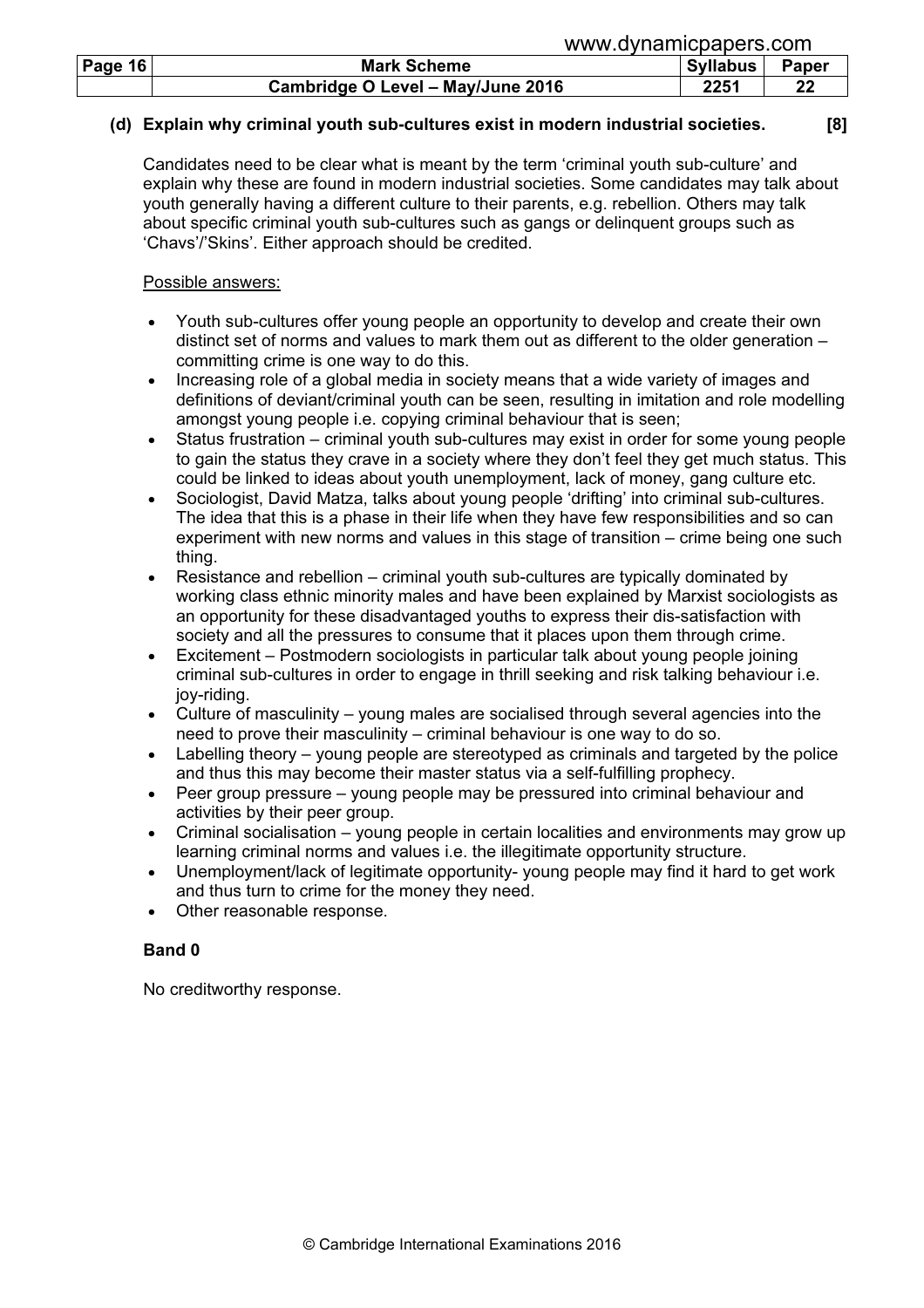## Band 1 (1–3)

Answers in this band will show only a limited awareness of why criminal youth sub-cultures exist in modern industrial societies. Candidates may not fully understand what is meant by a criminal youth sub-culture. Responses may be short and undeveloped. e.g. 'young people want to have fun together committing crime'. Sociological terms and concepts are unlikely to be used. At the bottom of the band (1 mark), expect one weak point. Higher in the band (2–3 marks), candidates may offer more than one weak point.

# Band 2 (4–6)

Answers in this band will show basic sociological knowledge and understanding of why criminal youth sub-cultures exist in modern industrial societies. Candidates may say that e.g. 'criminal youth sub-cultures are places where young people can feel important and use crime as a way to achieve status'. Responses may be underdeveloped and lacking in range. At the bottom of the band, candidates are unlikely to use sociological terms and concepts accurately. Higher in the band, candidates may be beginning to use sociological terms and concepts with greater accuracy. However, some aspects of the answer may only be partially developed.

## Band 3 (7–8)

Answers in this band will show good sociological knowledge and understanding of why criminal youth sub-cultures exist in modern industrial societies and will be well developed and explained. Candidates may discuss specific examples of criminal youth sub-cultures and therefore different reasons for their existence i.e. resistance and rebellion associated with the Skinheads, alternative norms and values with gangs etc. Sociological terms and concepts will be used accurately, overall. Answers will be well focused on the question and there will be a range of reasons presented. At the top of the band explanations will be clear throughout.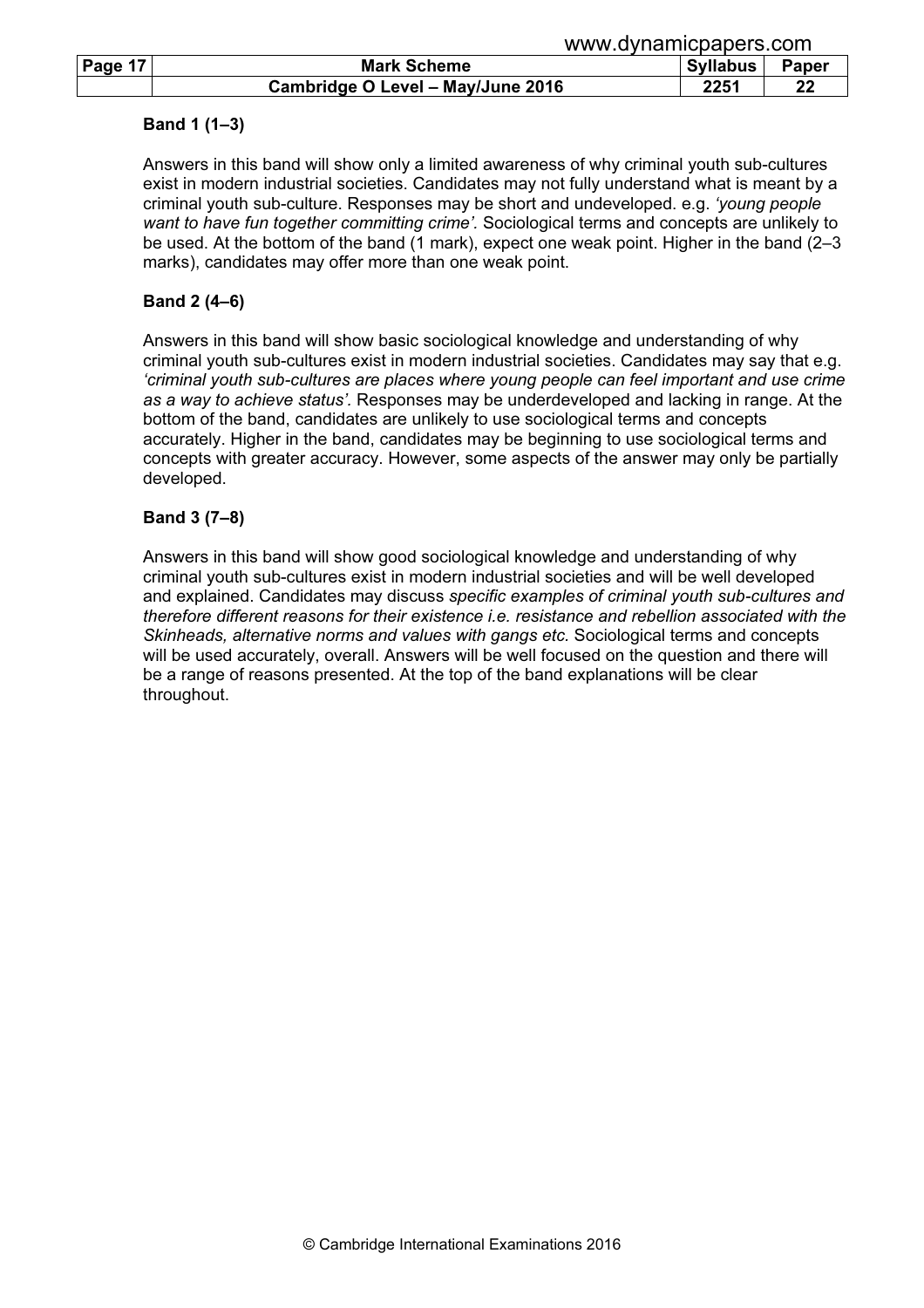|           | www.uvilalillcpapers.com          |                 |       |  |
|-----------|-----------------------------------|-----------------|-------|--|
| Page $18$ | <b>Mark Scheme</b>                | <b>Syllabus</b> | Paper |  |
|           | Cambridge O Level - May/June 2016 | 2251            | 22    |  |

## (e) To what extent do the media influence ideas about crime? [15]

ww.dynamicpapers.com

Candidates need to show an understanding of whether the media affects how we think about crime and how it might do this. Candidates may focus on the acts of crime and/or criminals. Either approach should be credited.

## Possible answers:

For

- The media provide knowledge about crime and deviance for most people in society. from the government to the police to the public so are clearly influential
- The media is selective in its crime coverage often resulting in an exaggerated and distorted picture which may make people fear certain crimes more than others i.e. murder, sexual crimes and physical attacks are all over-reported
- The media label and stereotype some groups and behaviours as criminal and deviant, portraying them as folk devils and thus creating a moral panic i.e. teenage muggers
- The formal agents of control such as the police and the courts may be influenced by what they see in the media and feel that they should take harsh measures against certain groups and activities
- Those negatively labelled by the media may react with a self-fulfilling prophecy and live up to the negative stereotypes that have been created of them
- Official crime statistics do not show a true picture of crime but are regularly discussed and presented in the media hence affecting public perception
- Most of us are unlikely to be victims of very serious crimes and so our understanding of these crimes and who commits them are likely to come from the media, particularly in this global age
- Other reasonable response.

Against

- Just because we see or read something in the media doesn't mean that we necessarily believe it, most people today are aware of media bias and distortion
- Police activities such as stop and search rates and targeting are more likely to influence how crime is thought of than the media
- The courts and judicial systems sentence criminals and thus have a lot more power than the media in terms of deciding how serious or not a crime is
- The media merely reports crime stories based on facts and statistics  $-$  it is these that influence ideas about crime, not the media itself
- The media does report in white collar crime and therefore its crime reporting is not simply stereotyping, it is more diverse than this
- Just because a particular social group is labelled as a criminal by the media doesn't mean that a moral panic or a self-fulfilling prophecy will occur
- The Government puts pressure on both the courts and the police in terms of crime policy and therefore it is they, not the media, that affects how crime is thought about
- Other agents of social control may have more of an impact on our ideas about crime than the media – family/peer group etc.
- Other reasonable response.

# Band 0

No creditworthy response.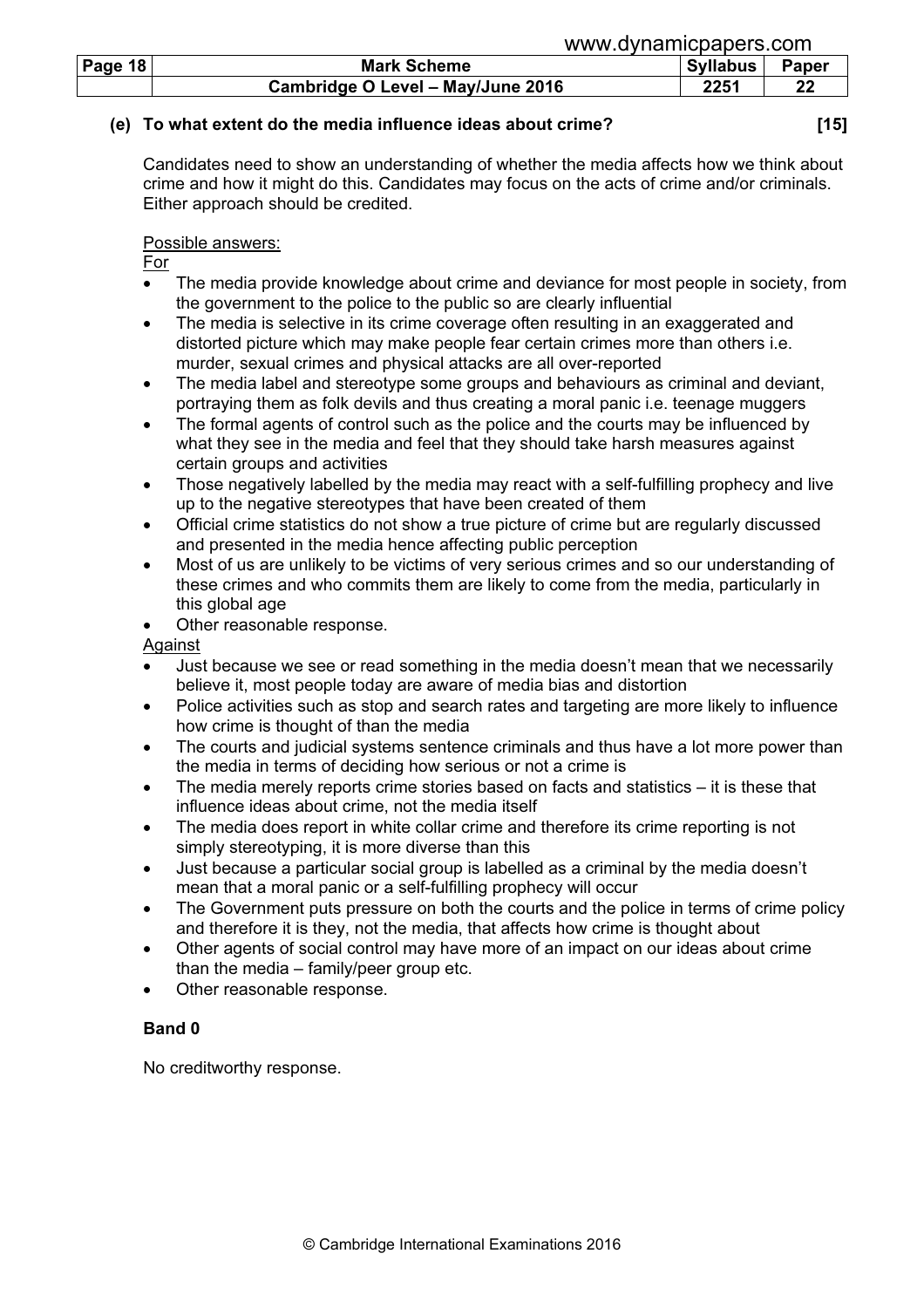## Band 1 (1–4)

Answers in this band may be vague and largely based on common sense showing limited knowledge of whether the media influence ideas about crime. Use of sociological terms or concepts is very unlikely. Responses may be short, undeveloped and one-sided. e.g. the media tells us who the criminals are. Lower in the band (1–2 marks), expect one or two weak points. Higher in the band (3–4 marks) candidates may offer more than two points or provide a weak definition of key terms, e.g. how the media present certain people and actions affects how we think about them, in the question.

## Band 2 (5–8)

In this band candidates will show some basic knowledge of whether the media influence ideas about crime. Alternatively, they may offer an answer which is list-like in nature but there will be no real attempt to assess the issues raised by the question. There may be limited use of sociological terms or concepts. Candidates may discuss some reasons why the media do influence ideas about crime *i.e. stereotypes, moral panics etc* but responses may be underdeveloped and lack range. Answers may be simplistic and two-sided responses are unlikely. Lower in the band, the response will be rather narrow in the points covered and there will be little development. Higher in the band, more points will be covered and there will be limited development of some points. Alternatively, a list-like answer with little development covering both sides of the argument may score up to 8 marks.

#### A one-sided answer cannot score higher than 8 marks

## Band 3 (9–12)

Answers in this band will show good sociological knowledge and understanding of whether the media influence ideas about crime. Sociological terms and concepts will be used with greater accuracy and/or frequency. For the most part, answers will be well developed, focused on the question and there will be a range of points presented. Candidates may be able to present a range of points to support the idea that the media do influence ideas about crime, but also be aware of some of the arguments against this *i.e. police powers, role of the* courts etc. There will be a two-sided response but this may be unbalanced. At the bottom of the band, candidates may provide a narrower range of well-developed points. At the top of the band, expect a wider range of points and clear focus on the question.

## Band 4 (13–15)

Answers in this band will show excellent knowledge and understanding of whether the media influence ideas about crime. There will be a strong grasp of the argument as well as accurate and frequent use of sociological terms and concepts. Answers will be well developed, clearly focused on the question and discuss a wide range of points. For example, candidates may say that the media has a large role to play in determining what we think of as crimes and who we think of as criminals. Processes such as labelling may stereotype certain groups as criminal leading to people believing this to be true. The group in question may then live up to their label through a self-fulfilling prophecy. However, most people are aware that the media exaggerates the picture of crime through its sensationalist reporting and therefore are unlikely to believe everything that they see and read etc. Responses will be two-sided and balanced. At the bottom of the band (13 marks), the answer may lack a specific conclusion. Higher in the band, there will be a clear attempt to offer an assessment of the 'To what extent…?' part of the question through a focused conclusion. Candidates should show consideration of points for and against the idea of whether the media influence ideas about crime, citing some of the examples given.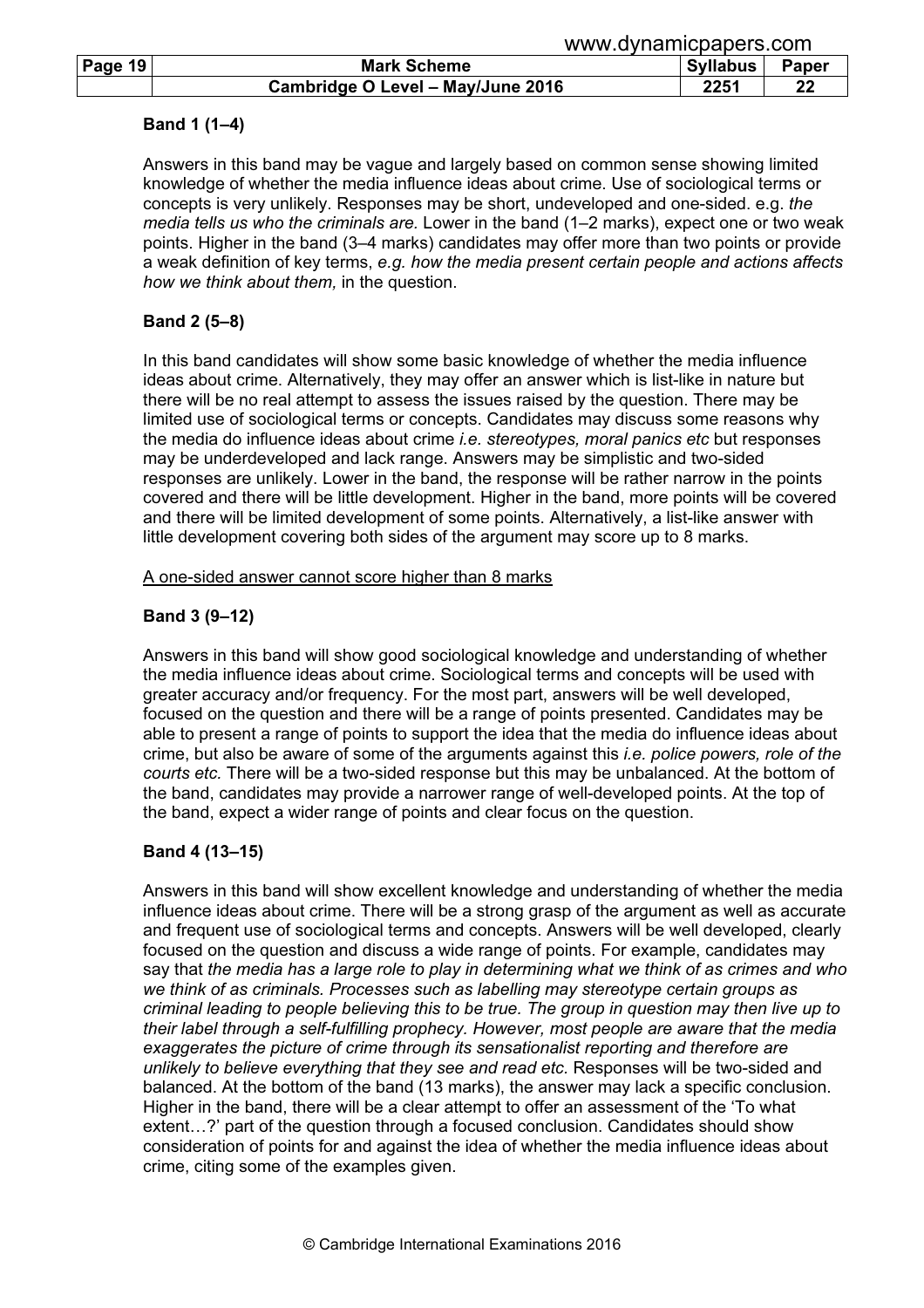| www.dynamicpapers.com |  |
|-----------------------|--|
|                       |  |
|                       |  |

| Page $20$ | <b>Mark Scheme</b>                | <b>Syllabus</b> | <b>Paper</b> |
|-----------|-----------------------------------|-----------------|--------------|
|           | Cambridge O Level - May/June 2016 | 2251            |              |

## Section D: Media

4 The contemporary media is all around us, leading to increased opportunities for imitation by the audience. Media representations, however, are still thought by many to be very stereotypical. This is one of the reasons why many sociologists are critical of media content.

## (a) What is meant by the term 'imitation'? [2]

Imitation refers to the way audience members see and copy behaviour, language, style or identities seen in the media. This is often linked with media role models who are often imitated by the audience.

One mark for partial definition. e.g. copying Two marks for clear definition, e.g. when behaviour or style shown in the media is seen and copied by the audience (i.e. giving an indication of what might be copied by the audience).

## (b) Describe two examples of how older people are represented in the media. [4]

Candidates will describe two representations of older people often seen in the media, they may describe traditional or more modern representations, either are fine to credit. Representations discussed may be positive or negative.

Possible answers:

- Under-representation/invisibility older people are rarely seen in lead roles and parts in the media
- Negatively stereotyped as being frail, weak and helpless dependent on others
- Represented as being confused/forgetful/mentally slow/grumpy
- Old age is shown negatively via the advertising of 'stay young' beauty products and cosmetic surgery
- The more modern representation of the rebellious older person, refusing to conform to restrictive social expectations
- The wise and learned older person is a more positive representation seen in the media
- Other reasonable response.

One mark for each point correctly identified (up to a maximum of two). One mark for each point developed (up to a maximum of two).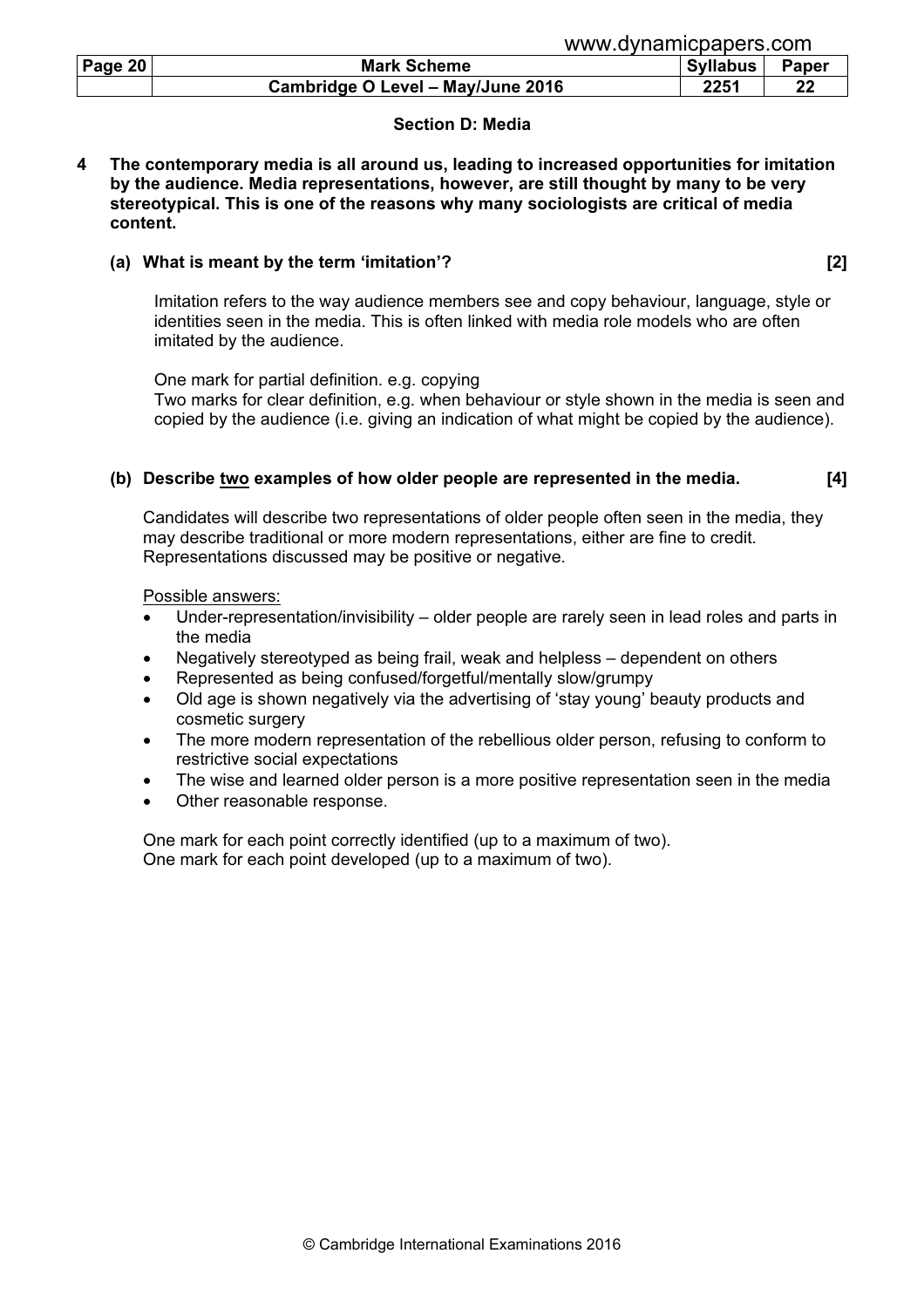| Page 21 | <b>Mark Scheme</b>                | <b>Syllabus</b> | Paper |
|---------|-----------------------------------|-----------------|-------|
|         | Cambridge O Level - May/June 2016 | 2251            | າາ    |

# (c) Explain how folk devils are created in the media. [6]

Candidates need to demonstrate an understanding of the way folk devils are created in the media. Candidates may talk generally about the creation of media folk devils, or more specifically about particular forms of media. Either way is fine to credit. Examples of folk devils from the candidate's own cultural experience may also be used to help explain points.

Possible answers:

- Through exaggerated, selective and distorted media reporting images, words, videos
- Repetition of the negative representation makes it more believable for the audience
- Biased reporting in the media leads to the creation of moral panics. Within these the 'bad people' are identified and these are the folk devils
- Scapegoating certain groups are blamed in the media for social problems and so become seen as folk devils
- The negative label placed on certain groups in the media means that the group start to act up to their stereotype and a self-fulfilling prophecy is seen. This fuels the perception of this group as 'bad' and leads to deviancy amplification
- Other reasonable response.

# Band 0

No creditworthy response.

# Band 1 (1–3)

Answers in this band will show only a limited awareness of how folk devils are created in the media. Responses may be short and un/under developed. At the bottom of the band (1 mark), expect one weak point. Higher in the band (2–3 marks), candidates may offer more than one weak point, but there may be a tendency towards simplistic answers, engaging with sociological ideas without using sociological language, e.g. 'by negative reporting of a groups behaviour.'

# Band 2 (4–6)

A clear and accurate explanation showing good sociological knowledge and understanding of how folk devils are created in the media. For example, discussing how selective reporting can lead to the creation of a moral panic as found by Cohen in his research into the Mods and Rockers. The stereotypes created lead to certain social groups being scapegoated for problems in society. Sociological language and concepts should be expected. At the bottom of the band, the range of points covered may be narrow or lack detail. Higher in the band, answers will cover more than one factor in a well-developed way or cover several factors in less detail.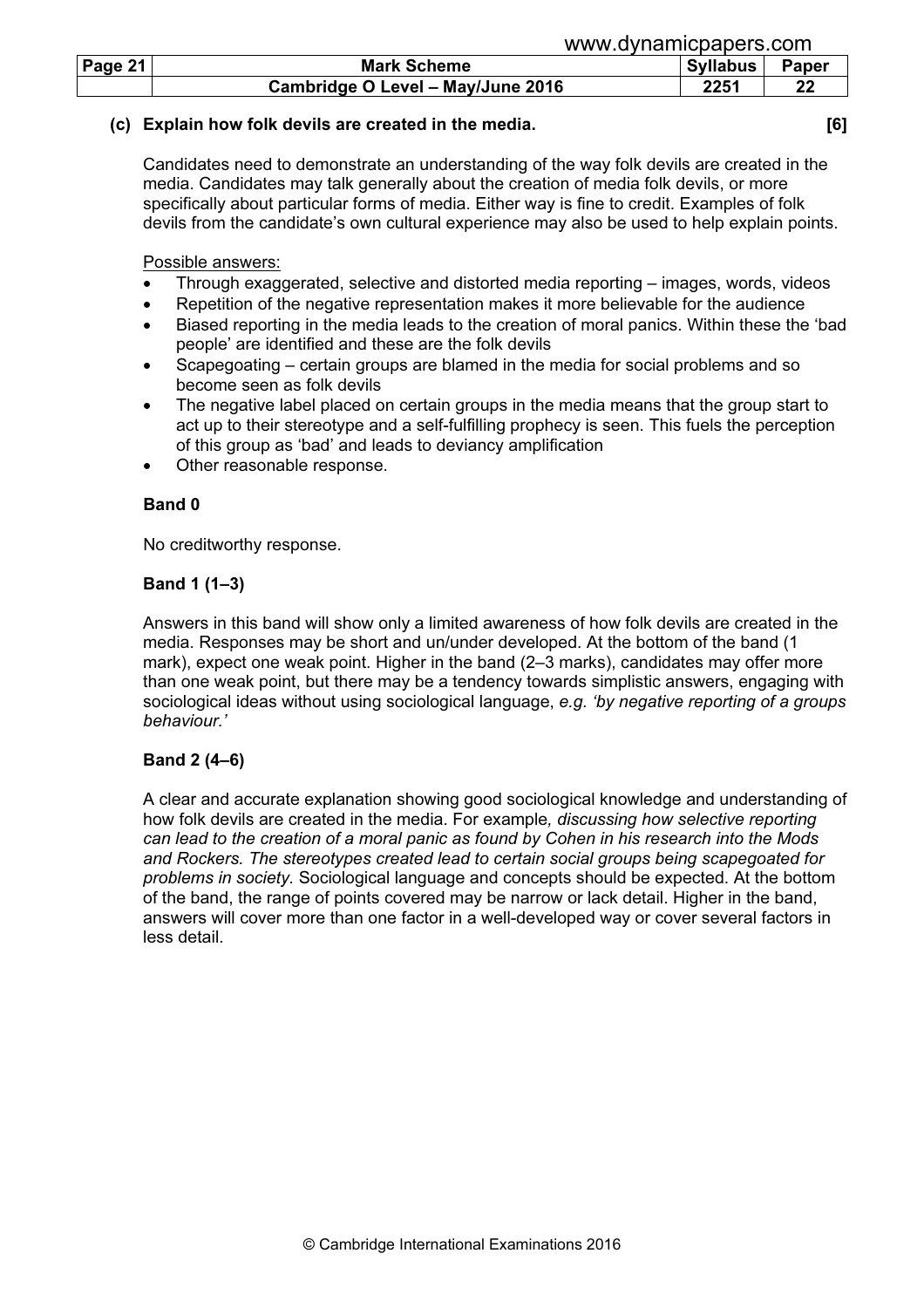| Page 22 | <b>Mark Scheme</b>                | <b>Syllabus</b> | <b>Paper</b> |
|---------|-----------------------------------|-----------------|--------------|
|         | Cambridge O Level - May/June 2016 | 2251            | າາ           |

## (d) Explain why Marxist sociologists believe that the media play a negative role in society. **Example 20** and 20 and 20 and 20 and 20 and 20 and 20 and 20 and 20 and 20 and 20 and 20 and 20 and 20 and 20 and 20 and 20 and 20 and 20 and 20 and 20 and 20 and 20 and 20 and 20 and 20 and 20 a

 Candidates should show an awareness of Marxist views of the media and the ways in which the media can be seen to play a negative role in society. Marxists take the general view that the media help the ruling class to maintain their power and control in society.

#### Possible answers:

- The media show the dominant ideology in society because they are owned by the elite and therefore want to prevent social change
- The media manipulates the audience into believing a particular viewpoint which typically favours the ruling class and therefore normalises lower class oppression
- The media promotes and reinforces capitalist values through creating false needs in the audience that pressurise them to become passive consumers
- The media diverts attention away from the real problems and important issues in society through the proliferation of shallow content such as the focus on celebrity culture
- Alternative views or values tend to be marginalised and/or ridiculed in the media through the images seen and the language used (e.g. GUMG)
- Owners of the media typically represent a small elite group in society and thus their views and opinions are what dominates in the media
- The media can control the audiences feelings and thoughts through selective representations and censorship according to passive media consumption models
- The media set the agenda for public views and opinions through their focus on particular news values and their use of stereotypes
- Other reasonable response.

# Band 0

No creditworthy response.

## Band 1 (1–3)

Answers in this band will show only a limited awareness of why Marxist sociologists believe that the media plays a negative role in society. Candidates may not really understand what is meant by Marxism. Responses may be short and undeveloped. e.g. 'unfair reporting' without justification/explanation. Sociological terms and concepts are unlikely to be used. At the bottom of the band (1 mark), expect one weak point. Higher in the band (2–3 marks), candidates may offer more than one weak point.

## Band 2 (4–6)

Answers in this band will show basic sociological knowledge and understanding of why Marxist sociologists believe that the media plays a negative role in society. Responses may be underdeveloped and lacking in range. Candidates may explain some of the reasons e.g. dominant ideology being created, power and control in the hands of elite groups, focus on consumption etc. At the bottom of the band, candidates are unlikely to use sociological terms and concepts accurately. Higher in the band, candidates may be beginning to use sociological terms and concepts with greater accuracy. However, some aspects of the answer may only be partially developed.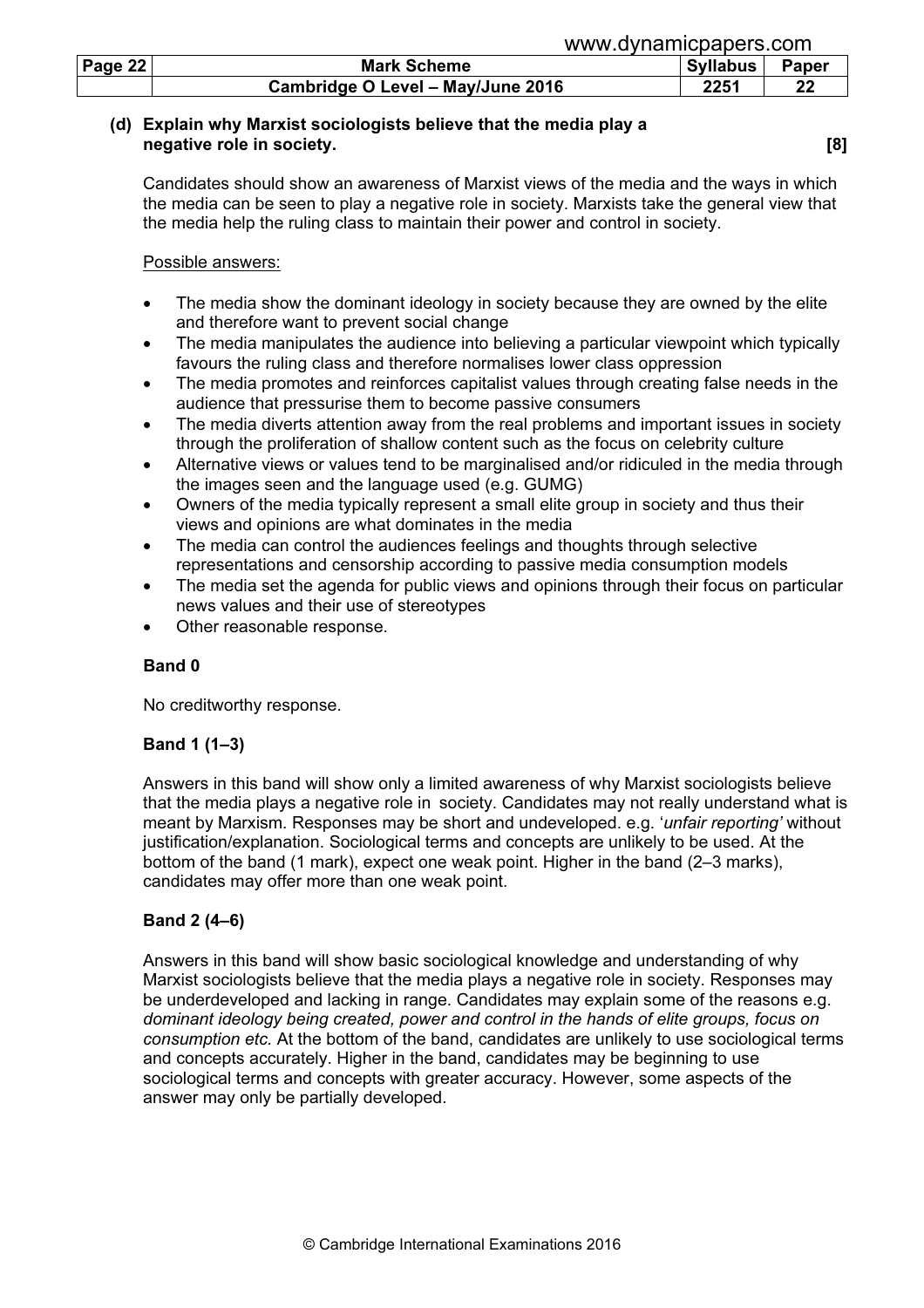| Page $23$ | <b>Mark Scheme</b>                | <b>Syllabus</b> | Paper |
|-----------|-----------------------------------|-----------------|-------|
|           | Cambridge O Level - May/June 2016 | 2251            | 22    |

#### Band 3 (7–8)

Answers in this band will show good sociological knowledge and understanding of why Marxist sociologists believe that the media plays a negative role in society and will be well developed and explained. Sociological terms and concepts will be used accurately, overall. Answers will be well focused on the question and there will be a range of reasons presented e.g. censorship, diverting attention away from the serious issues in society, focus on celebrity culture and shallow activities etc. At the top of the band explanations will be clear throughout.

#### (e) To what extent does violence on television lead to increased levels of violence in society? [15]

 Candidates will need to look at a range of different examples and types of violence on television and consider the ways that this may lead to increased levels of violence in society.

#### Possible answers:

For

- Violence is seen in various forms in television so frequently that it becomes almost normalised, particularly for younger viewers (desensitisation)
- Imitation the audience may copy the violence they see on television (hypodermic syringe model) e.g. GTA copy catting incident in Japan
- Violence on the television is often glamorised and shown to have minimal consequences which may make it more likely for the audience to be violent themselves
- With computer technology, special effects and specialist props and make up, TV violence can be made very realistic meaning that the audience may associate it with real life and be unable to distinguish fully between fictional and real violence
- Often 'hero' type characters on TV use violence to get what they want, meaning that the audience may be more likely to identify with them and so copy their actions – role modelling
- Television today can be consumed in many different ways and forms meaning that it is a medium easily accessible for the audience – traditional TV, on computers, on mobile phones etc
- Research by Bandura et al seemed to prove that violence on TV did have an effect on the audience, that it made them more likely to copy what they saw
- Seeing violent images on a regular basis on TV makes the audience more likely to be affected by them – the 'drip drip' effect
- Other reasonable response.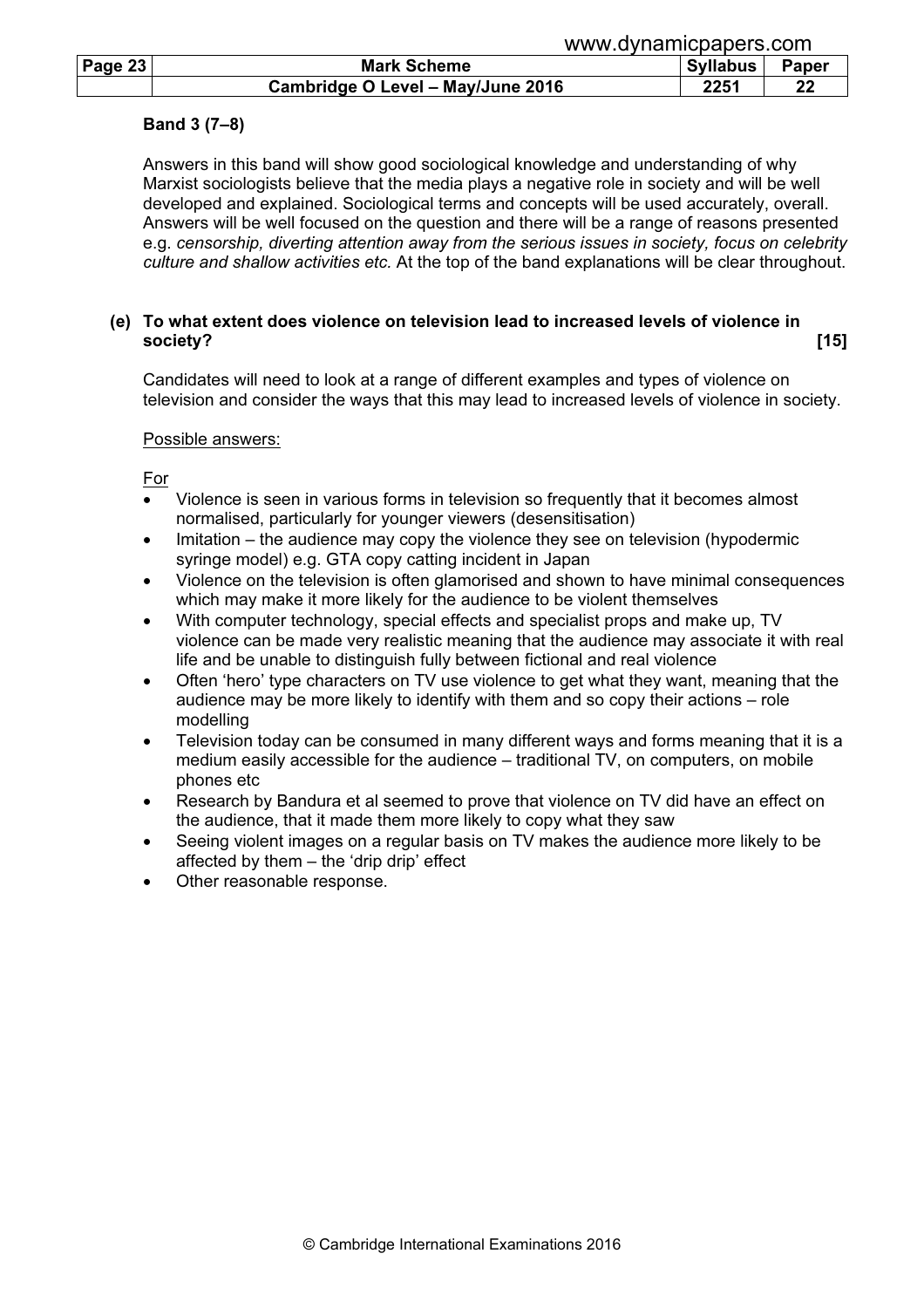|         | www.uviidiliiuuduus.uulii         |                 |              |  |  |
|---------|-----------------------------------|-----------------|--------------|--|--|
| Page 24 | <b>Mark Scheme</b>                | <b>Syllabus</b> | <b>Paper</b> |  |  |
|         | Cambridge O Level - May/June 2016 | 2251            | 22           |  |  |

## Against

- Violence on television can be viewed positively as it can act as catharsis for some viewers – a way releasing strong emotions in a safe way
- Violence on TV may shock the audience to such an extent that they take action against violence in real life situations (sensitisation)
- Audience members can tell the difference between fictional violence on TV and real life violence, understanding that the two are very different means they won't become more violent from consuming violence on TV – the audience are active, not passive
- Unrealistic violence such as the slapstick style seen in animations is so unrealistic that it is very unlikely to have any effect on the viewer
- Censorship of the TV (formally via the watershed and informally via parental controls) means that violent images and actions should only be seen by those whom it is appropriate for
- Is it possible to identify TV violence as the sole contributing factor in societal violence? Other factors such as family, school and peer group may be just as relevant
- The vast majority of people who see violence on television never commit violent acts themselves
- Violent acts existed in society a long time before TV was invented
- Uses and Gratifications/Active Audience models of media effects both show how the viewer is in control of what they watch and how it effects them
- Other reasonable response.

## Band 0

No creditworthy response.

# Band 1 (1–4)

Answers in this band may be vague and largely based on common sense showing limited knowledge of whether violence on television leads to increased levels of violence in society. Use of sociological terms or concepts is very unlikely. Responses may be short, undeveloped and one-sided e.g. may mention that there is lots of violence on TV today. Lower in the band (1–2 marks), expect one or two weak points. Higher in the band (3–4 marks) candidates may offer more than two points or provide a weak definition of key terms i.e. violence on TV can be cartoon or with real life people. It can also be real, e.g. in the news or fictional like in films, in the question.

# Band 2 (5–8)

In this band candidates will show some basic knowledge of whether violence on television leads to increased levels of violence in society. Alternatively, they may offer an answer which is list-like in nature but there will be no real attempt to assess the issues raised by the question. There may be limited use of sociological terms or concepts. Responses may be underdeveloped and lack range. Candidates may give examples of TV shows and films on TV in which there is lots of violence and then refer to the audience copying what they see. Answers may be simplistic and two-sided responses are unlikely. Lower in the band, the response will be rather narrow in the points covered and there will be little development. Higher in the band, more points will be covered and there will be limited development of some points. Alternatively, a list-like answer with little development covering both sides of the argument may score up to 8 marks.

A one-sided answer cannot score higher than 8 marks.